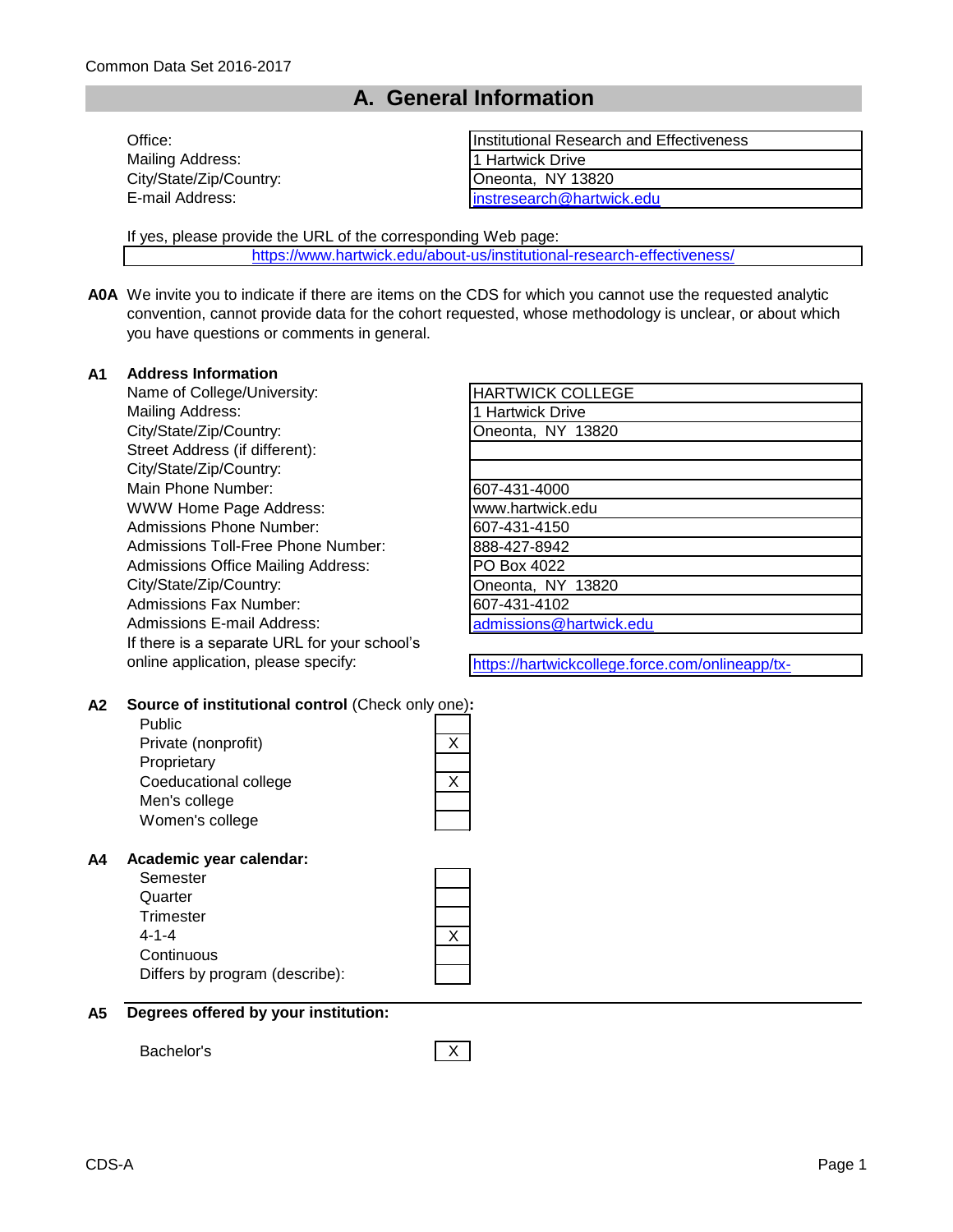## **B. ENROLLMENT AND PERSISTENCE**

**B1 Institutional Enrollment - Men and Women Provide numbers of students for each of the following categories as of the institution's official fall reporting date or as of October 15, 2016.**

| <b>B1</b>      |                                   |             | <b>FULL-TIME</b> |     | <b>PART-TIME</b> |
|----------------|-----------------------------------|-------------|------------------|-----|------------------|
| <b>B1</b>      |                                   | Men         | Women            | Men | Women            |
| B <sub>1</sub> | <b>Undergraduates</b>             |             |                  |     |                  |
| <b>B1</b>      | Degree-seeking, first-time        |             |                  |     |                  |
|                | freshmen                          | 170         | 232              | 0   | 0                |
| <b>B1</b>      | Other first-year, degree-seeking  | 17          | 26               | 3   | $\overline{2}$   |
| <b>B1</b>      | All other degree-seeking          | 359         | 558              | 9   | 20               |
| <b>B1</b>      | Total degree-seeking              | 546         | 816              | 12  | 22               |
| <b>B1</b>      | All other undergraduates enrolled |             |                  |     |                  |
|                | in credit courses                 |             |                  |     |                  |
| <b>B1</b>      | Total undergraduates              | 546         | 816              | 12  | 22               |
| <b>B1</b>      | <b>Graduate</b>                   |             |                  |     |                  |
| <b>B1</b>      | Degree-seeking, first-time        |             |                  |     |                  |
| B <sub>1</sub> | All other degree-seeking          |             |                  |     |                  |
| <b>B1</b>      | All other graduates enrolled in   |             |                  |     |                  |
|                | credit courses                    |             |                  |     |                  |
| <b>B1</b>      | Total graduate                    | $\mathbf 0$ | 0                | 0   | $\bf{0}$         |
| <b>B1</b>      | Total all undergraduates          |             |                  |     | 1,396            |
| <b>B1</b>      | Total all graduate                |             |                  |     | 0                |
| <b>B1</b>      | <b>GRAND TOTAL ALL STUDENTS</b>   |             |                  |     | 1,396            |

#### **B2 Enrollment by Racial/Ethnic Category. Provide numbers of undergraduate students for each of the following categories as of the institution's official fall reporting date or as of October 15, 2016.**

| <b>B2</b> |                                                 | Degree-Seeking<br>First-Time<br><b>First Year</b> | Degree-Seeking<br>Undergraduates<br>(include first-time<br>first-year) | Total<br>Undergraduates<br>(both degree- and<br>non-degree-<br>seeking) |
|-----------|-------------------------------------------------|---------------------------------------------------|------------------------------------------------------------------------|-------------------------------------------------------------------------|
| <b>B2</b> | Nonresident aliens                              | 12                                                | 40                                                                     | 40                                                                      |
| <b>B2</b> | Hispanic/Latino                                 | 41                                                | 108                                                                    | 108                                                                     |
| <b>B2</b> | Black or African American, non-Hispanic         | 31                                                | 118                                                                    | 118                                                                     |
| <b>B2</b> | White, non-Hispanic                             | 248                                               | 900                                                                    | 904                                                                     |
| <b>B2</b> | American Indian or Alaska Native, non-Hispanic  | 0                                                 | 3                                                                      | 3                                                                       |
| <b>B2</b> | Asian, non-Hispanic                             | 8                                                 | 33                                                                     | 33                                                                      |
| <b>B2</b> | Native Hawaiian or other Pacific Islander, non- |                                                   |                                                                        |                                                                         |
|           | Hispanic                                        | 0                                                 |                                                                        |                                                                         |
| <b>B2</b> | Two or more races, non-Hispanic                 | 19                                                | 21                                                                     | 21                                                                      |
| <b>B2</b> | Race and/or ethnicity unknown                   | 43                                                | 158                                                                    | 168                                                                     |
| <b>B2</b> | <b>TOTAL</b>                                    | 402                                               | 1,382                                                                  | 1,396                                                                   |

## **Persistence**

- **B3 Number of degrees awarded from July 1, 2015 to June 30, 2016**
- **B3** Certificate/diploma
- **B3** Associate degrees
- **B3** Bachelor's degrees 2323
- **B3** Postbachelor's certificates
- **B3** Master's degrees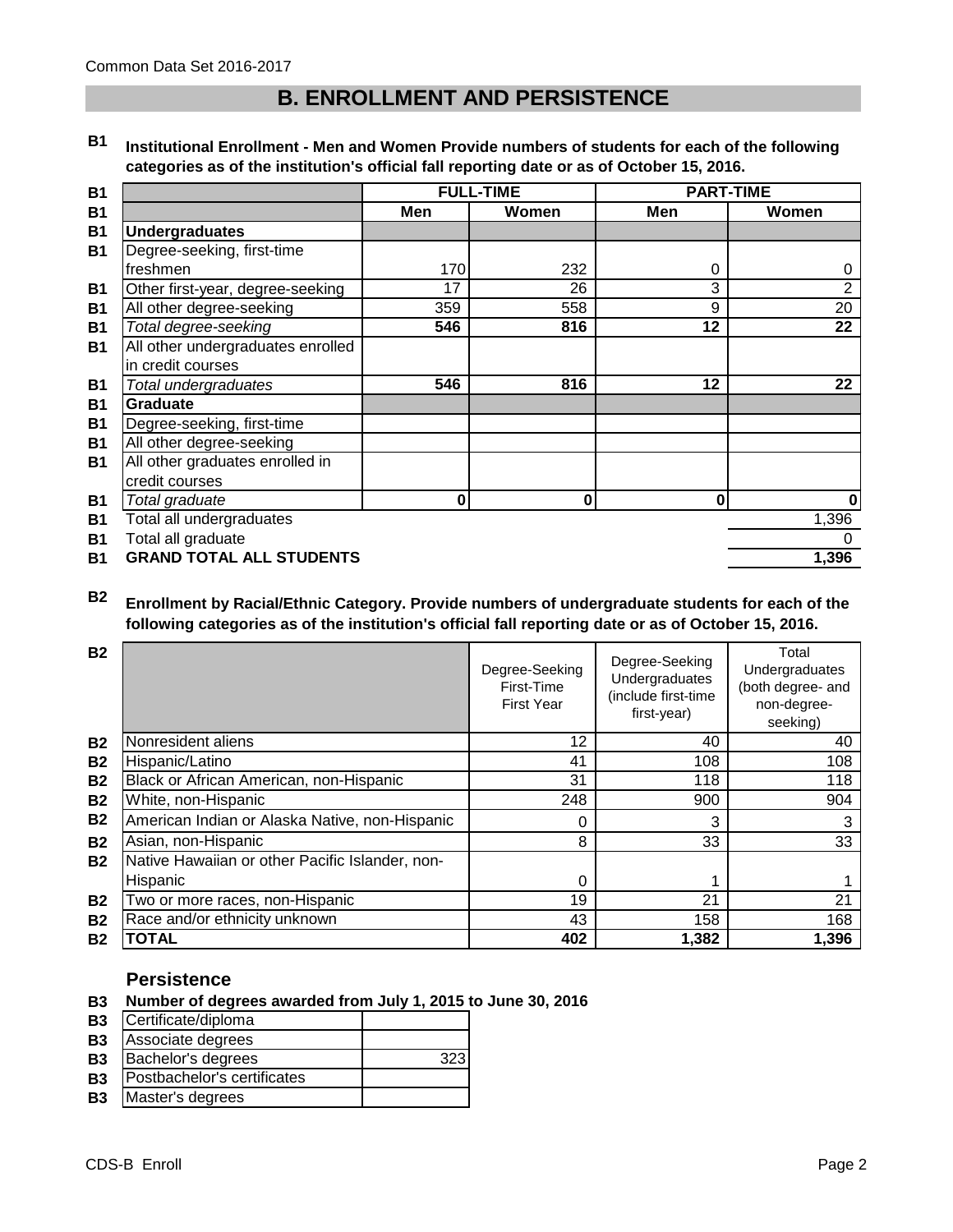## **Graduation Rates**

### *Fall 2010 Cohort*

Report for the cohort of full-time first-time bachelor's (or equivalent) degree-seeking undergraduate students who entered in Fall 2010. Include in the cohort those who entered your institution during the summer term preceding Fall 2010.

| <b>B4</b>  | Initial 2010 cohort of first-time, full-time bachelor's (or equivalent) degree-seeking<br>undergraduate students; total all students:                                                                                 | 487   |
|------------|-----------------------------------------------------------------------------------------------------------------------------------------------------------------------------------------------------------------------|-------|
| <b>B5</b>  | Of the initial 2010 cohort, how many did not persist and did not graduate for the<br>following reasons: death, permanent disability, service in the armed forces, foreign aid<br>service, or official church missions |       |
| <b>B6</b>  | Final 2010 cohort, after adjusting for allowable exclusions: (subtract question B5 from<br>question B4)                                                                                                               | 486   |
| <b>B7</b>  | Of the initial 2010 cohort, how many completed the program in four years or less                                                                                                                                      | 262   |
| <b>B8</b>  | Of the initial 2010 cohort, how many completed the program in more than four years<br>but in five years or less                                                                                                       | 28    |
| <b>B</b> 9 | Of the initial 2010 cohort, how many completed the program in more than five years but<br>in six years or less (after August 31, 2015 and by August 31, 2016):                                                        | 6     |
| <b>B10</b> | Total graduating within six years (sum of questions B7, B8, and B9):                                                                                                                                                  | 296   |
| <b>B11</b> | Six-year graduation rate for 2010 cohort (question B10 divided by question B6):                                                                                                                                       | 60.9% |

### *Fall 2009 Cohort*

Report for the cohort of full-time first-time bachelor's (or equivalent) degree-seeking undergraduate students who entered in Fall 2009. Include in the cohort those who entered your institution during the summer term preceding Fall 2009.

| <b>B4</b>  | Initial 2008 cohort of first-time, full-time bachelor's (or equivalent) degree-seeking  |       |
|------------|-----------------------------------------------------------------------------------------|-------|
|            | undergraduate students; total all students:                                             | 402   |
| <b>B5</b>  | Of the initial 2009 cohort, how many did not persist and did not graduate for the       |       |
| <b>B6</b>  | Final 2009 cohort, after adjusting for allowable exclusions: (subtract question B5 from |       |
|            | question B4)                                                                            | 402   |
| <b>B7</b>  | Of the initial 2009 cohort, how many completed the program in four years or less        | 211   |
| B8         | Of the initial 2009 cohort, how many completed the program in more than four years      |       |
|            | but in five years or less                                                               | 12    |
| <b>B9</b>  | Of the initial 2008 cohort, how many completed the program in more than five years but  |       |
|            | in six years or less (after August 31, 2013 and by August 31, 2014):                    |       |
| <b>B10</b> | Total graduating within six years (sum of questions B7, B8, and B9):                    | 229   |
|            | B11   Six-year graduation rate for 2009 cohort (question B10 divided by question B6):   | 57.0% |

### **Retention Rates**

Report for the cohort of all full-time, first-time bachelor's (or equivalent) degree-seeking undergraduate students who entered in Fall 2015

| <b>B22</b> For the cohort of all full-time bachelor's (or equivalent) degree-seeking undergraduate |        |
|----------------------------------------------------------------------------------------------------|--------|
| students who entered your institution as freshmen in Fall 2015 (or the preceding                   |        |
| summer term), what percentage was enrolled at your institution as of the date your                 |        |
| linstitution calculates its official enrollment in Fall 2016?                                      |        |
|                                                                                                    | 75.0%I |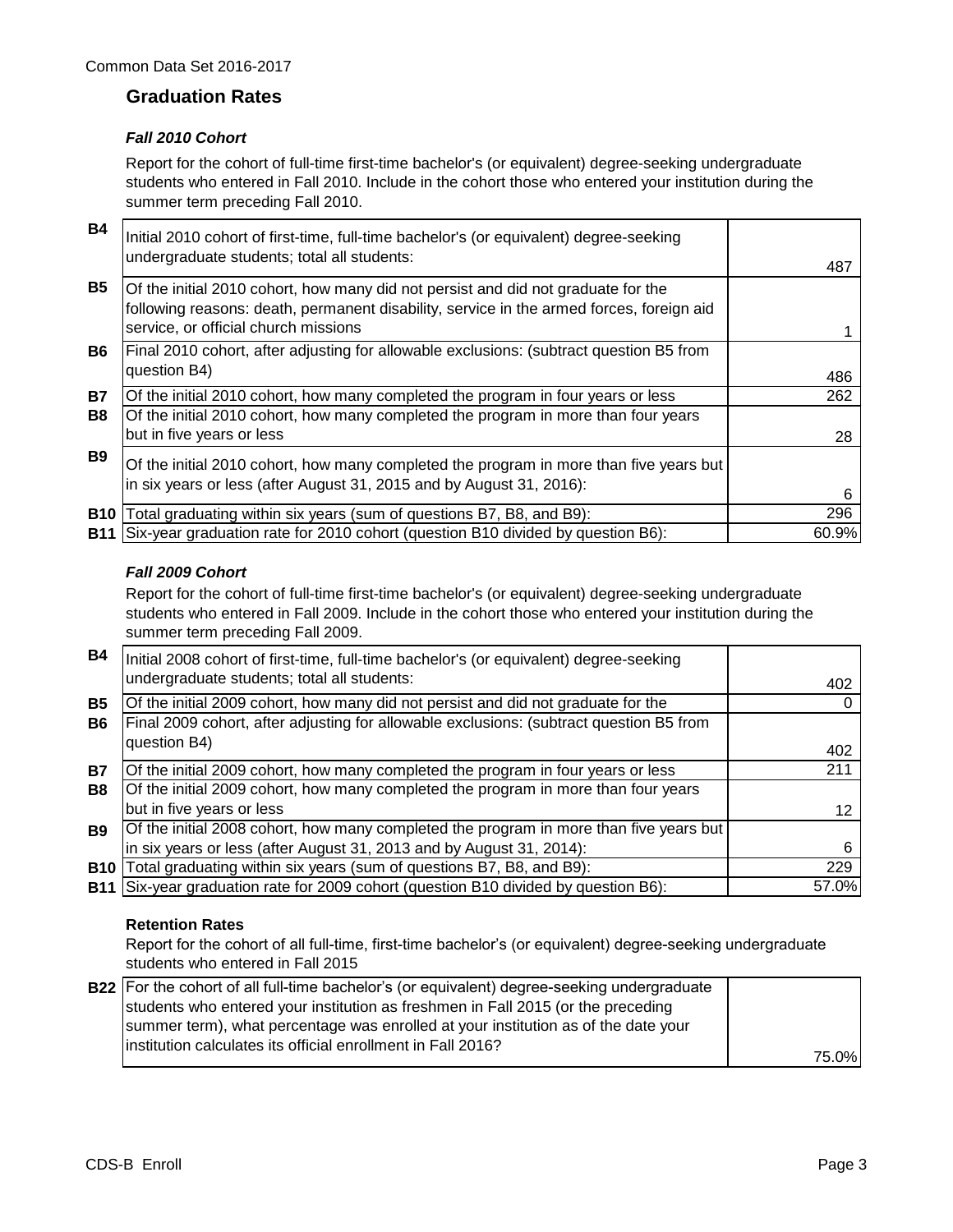## **C. FIRST-TIME, FIRST-YEAR (FRESHMAN) ADMISSION**

## **Applications**

**C1 First-time, first-year, (freshmen) students: Provide the number of degree-seeking, first-time, first-year students who applied, were admitted, and enrolled (full- or part-time) in Fall 2016.**

|                | C1 Total first-time, first-year men who applied                  | 1283 |
|----------------|------------------------------------------------------------------|------|
| C <sub>1</sub> | Total first-time, first-year women who applied                   | 1802 |
| C <sub>1</sub> | Total first-time, first-year men who were admitted               | 1180 |
| C1             | Total first-time, first-year women who were admitted             | 1709 |
| C1             | Total full-time, first-time, first-year men who enrolled         | 170  |
| C <sub>1</sub> | Total full-time, first-time, first-year women who enrolled       | 232  |
| C1             | Total part-time, first-time, first-year men & women who enrolled | 402  |

#### **C2 Freshman wait-listed students (students who met admission requirements but whose final admission was contingent on space availability)**

|                |                                                                  | Yes | No             |
|----------------|------------------------------------------------------------------|-----|----------------|
| C <sub>2</sub> | Do you have a policy of placing students on a waiting list?      | XХ  |                |
| C <sub>2</sub> | yes, please answer the questions below for Fall 2016 admissions: |     |                |
| C <sub>2</sub> | Number of qualified applicants offered a place on waiting list   |     |                |
| C <sub>2</sub> | Number accepting a place on the waiting list                     |     |                |
| C <sub>2</sub> | Number of wait-listed students admitted                          |     |                |
|                |                                                                  | Yes | N <sub>0</sub> |
| C <sub>2</sub> | Is your waiting list ranked?                                     |     |                |
| C <sub>2</sub> | yes, do you release that information to students?                |     |                |
| C <sub>2</sub> | Do you release that information to school counselors?            |     |                |

## **Admission Requirements**

#### **C3 High school completion requirement**

| C3   High school diploma is required and GED is accepted          | XХ |
|-------------------------------------------------------------------|----|
| <b>C3</b> High school diploma is required and GED is not accepted |    |
| C3   High school diploma or equivalent is not required            |    |

#### **C4 Does your institution require or recommend a general college-preparatory program for degree-seeking students?**

| C <sub>4</sub> | Require                       |  |
|----------------|-------------------------------|--|
| C <sub>4</sub> | Recommend                     |  |
| C <sub>4</sub> | Neither require nor recommend |  |

#### **C5 Distribution of high school units required and/or recommended.**

| C <sub>5</sub> |                               | <b>Units</b>    | <b>Units</b>       |
|----------------|-------------------------------|-----------------|--------------------|
|                |                               | <b>Required</b> | <b>Recommended</b> |
| C <sub>5</sub> | Total academic units          |                 | 4                  |
| C <sub>5</sub> | English                       |                 | 3                  |
| C <sub>5</sub> | <b>Mathematics</b>            |                 | 3                  |
| C <sub>5</sub> | Science                       |                 | 2                  |
| C <sub>5</sub> | Of these, units that must be  |                 |                    |
|                | lab                           |                 |                    |
| C <sub>5</sub> | Foreign language              |                 | 3                  |
| C <sub>5</sub> | Social studies                |                 | $\overline{2}$     |
| C <sub>5</sub> | History                       |                 | $\overline{2}$     |
| C <sub>5</sub> | Academic electives            |                 |                    |
| C <sub>5</sub> | <b>Computer Science</b>       |                 |                    |
| C <sub>5</sub> | <b>Visual/Performing Arts</b> |                 |                    |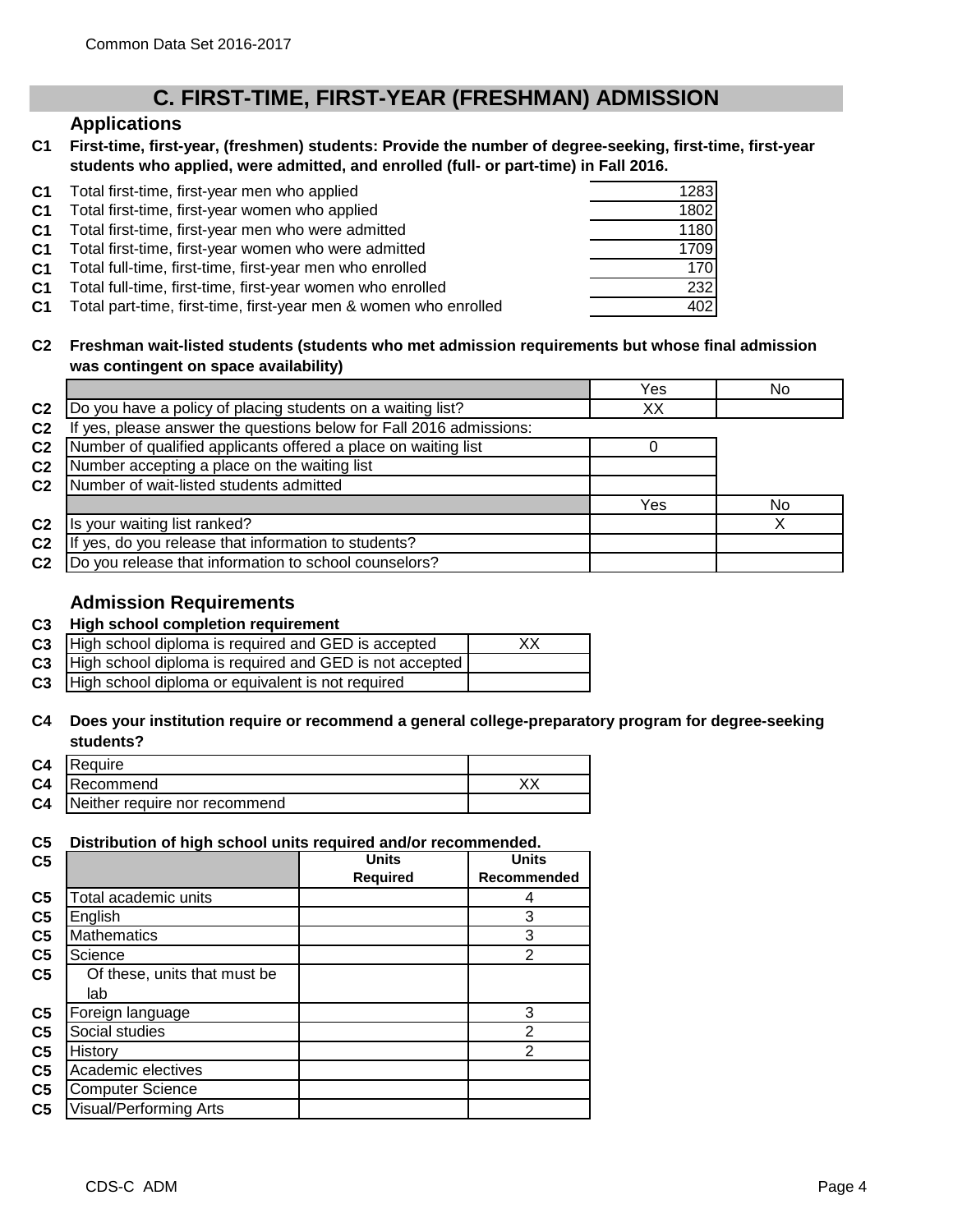## **Basis for Selection**

**C6** Do you have an open admission policy, under which virtually all secondary school graduates or students with GED equivalency diplomas are admitted without regard to academic record, test scores, or other qualifications? If so, check which applies:

| C <sub>6</sub> | Open admission policy as described above for all students         | NΟ |
|----------------|-------------------------------------------------------------------|----|
| C <sub>6</sub> | Open admission policy as described above for most students, but-- |    |
| C6             | selective admission for out-of-state students                     |    |
| C <sub>6</sub> | selective admission to some programs                              |    |
| C <sub>6</sub> | other (explain):                                                  |    |

**C7 Relative importance of each of the following academic and nonacademic factors in first-time, first-year, degree-seeking (freshman) admission decisions.**

| C7             |                                     | <b>Very Important</b> | Important | <b>Considered</b> | <b>Not Considered</b> |
|----------------|-------------------------------------|-----------------------|-----------|-------------------|-----------------------|
| C7             | <b>Academic</b>                     |                       |           |                   |                       |
| C7             | Rigor of secondary school<br>record | X                     |           |                   |                       |
| C7             | Class rank                          |                       |           | X                 |                       |
| C7             | Academic GPA                        | X                     |           |                   |                       |
| C7             | Standardized test scores            |                       |           | X                 |                       |
| C7             | <b>Application Essay</b>            |                       |           | X                 |                       |
| C7             | Recommendation(s)                   |                       |           | X                 |                       |
| C <sub>7</sub> | <b>Nonacademic</b>                  |                       |           |                   |                       |
| C7             | Interview                           |                       |           | X                 |                       |
| C7             | <b>Extracurricular activities</b>   |                       | X         |                   |                       |
| C7             | Talent/ability                      |                       |           | X                 |                       |
| C7             | Character/personal qualities        |                       | X         |                   |                       |
| C7             | First generation                    |                       |           |                   | Χ                     |
| C7             | Alumni/ae relation                  |                       | X         |                   |                       |
| C7             | Geographical residence              |                       |           |                   | Χ                     |
| C7             | State residency                     |                       |           |                   | $\overline{X}$        |
| C7             | Religious affiliation               |                       |           |                   | $\mathsf X$           |
| C7             | Racial/ethnic status                |                       |           |                   | X                     |
| C7             | Volunteer work                      |                       | X         |                   |                       |
| C7             | Work experience                     |                       | X         |                   |                       |
| C <sub>7</sub> | Level of applicant's interest       |                       |           | X                 |                       |

## **SAT and ACT Policies**

#### **C8 Entrance exams**

|      |                                                                                                               | Yes | No |
|------|---------------------------------------------------------------------------------------------------------------|-----|----|
|      | <b>C8A</b> Does your institution make use of SAT, ACT, or SAT Subject Test scores<br>lin admission decisions? |     |    |
| ---- |                                                                                                               |     |    |

**C8A** If yes, place check marks in the appropriate boxes below to reflect your institution's policies for use in admission for Fall 2018.

| C8A<br><b>ADMISSION</b> |                                         |                |                  |                         |                    |            |
|-------------------------|-----------------------------------------|----------------|------------------|-------------------------|--------------------|------------|
| C8A                     |                                         | <b>Require</b> | <b>Recommend</b> | <b>Require for Some</b> | <b>Consider if</b> | <b>Not</b> |
|                         |                                         |                |                  |                         | <b>Submitted</b>   | Used       |
|                         | <b>C8A SAT or ACT</b>                   |                |                  | XХ                      |                    |            |
|                         | C8A ACT only                            |                |                  |                         |                    |            |
|                         | <b>C8A SAT only</b>                     |                |                  |                         |                    |            |
|                         | <b>C8A SAT and SAT Subject Tests or</b> |                |                  |                         |                    |            |
|                         | <b>ACT</b>                              |                |                  |                         |                    |            |
|                         | <b>C8A SAT Subject Tests only</b>       |                |                  |                         |                    |            |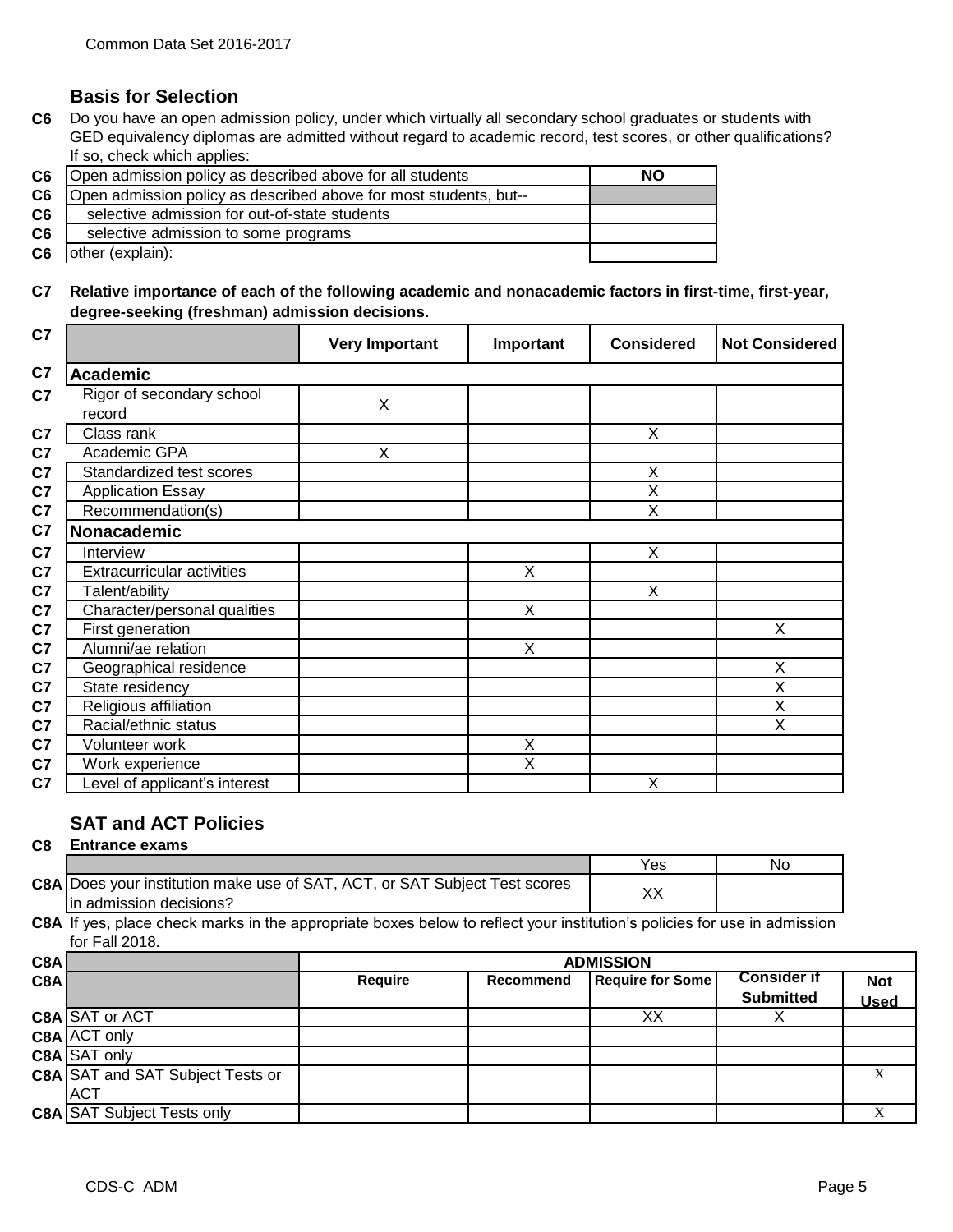**C8B** If your institution will make use of the ACT in admission decisions for first-time, first-year, degree-seeking applicants for Fall 2018, please indicate which ONE of the following applies:

**C8B** ACT with writing required

**C8B** ACT with writing recommended

**C8B** ACT with or without writing accepted **ACT ACT X** ACT **WITH** 

**C8B** If your institution will make use of the SAT in admission decisions for first-time, first-year, degree-seeking applicants for Fall 2018 please indicate which ONE of the following applies

**C8B** SAT with Essay component required

**C8B** SAT with Essay component recommended

**C8B** SAT with or without Essay component accepted

**C8C** Please indicate how your institution will use the SAT or ACT writing component; check all that apply:

| C8C |                                              | <b>SAT</b> essay | <b>ACT</b> essay |
|-----|----------------------------------------------|------------------|------------------|
|     | C8C For admission                            |                  |                  |
|     | <b>C8C</b> For placement                     |                  |                  |
|     | C8C For advising                             |                  |                  |
|     | <b>C8C</b> In place of an application essay  |                  |                  |
| C8C |                                              |                  |                  |
|     | As a validity check on the application essay |                  |                  |
|     | C8C No college policy as of now              |                  |                  |
|     | <b>C8C</b> Not using essay component         |                  |                  |

**C8D In addition**, does your institution use applicants' test scores for academic advising?

| C8D | es                                        | NC |
|-----|-------------------------------------------|----|
|     | <b>TTT</b><br>$\overline{111}$<br>$- - -$ |    |

| <b>C8E</b> Latest date by which SAT or ACT scores must be received for fall-term   | May 1, 2017 |
|------------------------------------------------------------------------------------|-------------|
| <b>C8E</b> Latest date by which SAT Subject Test scores must be received for fall- |             |
| Iterm admission                                                                    |             |

**C8F** If necessary, use this space to clarify your test policies (e.g., if tests are recommended for some students, or if tests are not required of some students):

**C8G** Please indicate which tests your institution uses for placement (e.g., state tests):

| C8G SAT    |                               |  |
|------------|-------------------------------|--|
| C8G ACT    |                               |  |
|            | <b>C8G</b> SAT Subject Tests  |  |
| $C8G$ $AP$ |                               |  |
|            | $C8G$ CLEP                    |  |
|            | <b>C8G</b> Institutional Exam |  |
|            | C8G State Exam (specify):     |  |

## **Freshman Profile**

**C9 Percent and number of first-time, first-year (freshman) students enrolled in Fall 2016 who submitted national standardized (SAT/ACT) test scores.** 

| C <sub>9</sub> | scores<br>submitting<br>۰on<br>. TP | 58% | scores<br>INum<br>submitting<br>.nber<br>OA I | 236                              |
|----------------|-------------------------------------|-----|-----------------------------------------------|----------------------------------|
| C <sub>9</sub> | scores<br>submitting<br>nn -<br>AG. | 20% | scores<br><b>INumber</b><br>∵submittino<br>-  | $\mathbf{O}^{\mathcal{L}}$<br>٥z |

| C <sub>9</sub> |                             | 25th Percentile | 75th Percentile |
|----------------|-----------------------------|-----------------|-----------------|
| C <sub>9</sub> | <b>SAT Critical Reading</b> | 450             | 540             |
| C <sub>9</sub> | ISAT Math                   | 450             | 550             |
|                | <b>SAT Writing</b>          |                 |                 |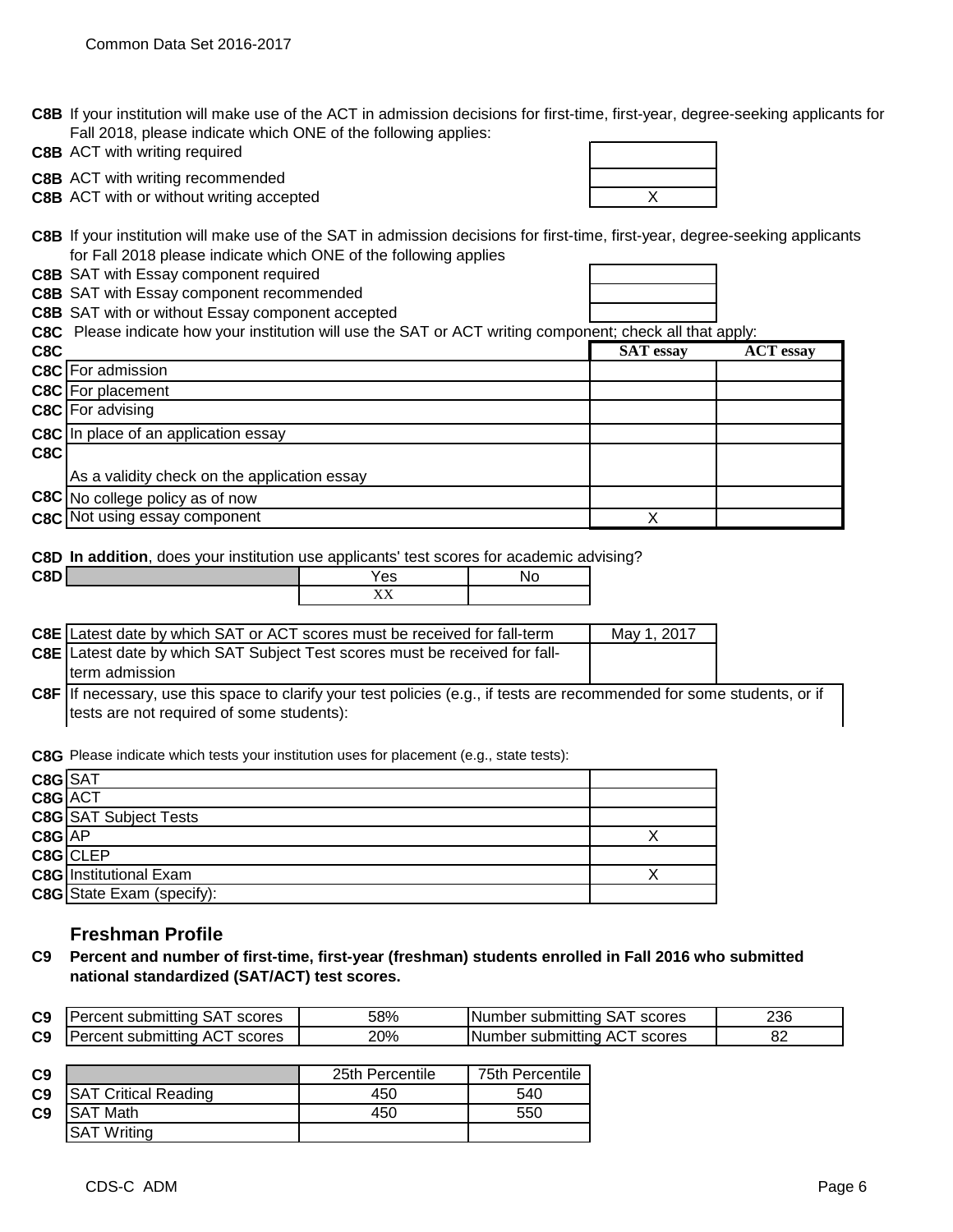|                | <b>SAT Essay</b>     |    |    |
|----------------|----------------------|----|----|
| C <sub>9</sub> | <b>ACT Composite</b> | 19 | 25 |
| C <sub>9</sub> | <b>ACT Math</b>      |    |    |
| C <sub>9</sub> | <b>ACT English</b>   |    |    |
| C <sub>9</sub> | <b>ACT Writing</b>   |    |    |

**C9** Percent of first-time, first-year (freshman) students with scores in each range:

| C9             |                         | <b>SAT Critical Reading</b> | <b>SAT Math</b>    | <b>SAT Writing</b> |
|----------------|-------------------------|-----------------------------|--------------------|--------------------|
| C9             | 700-800                 | 2.0%                        | 1.0%               |                    |
| C9             | 600-699                 | 11.0%                       | 14.0%              |                    |
| C9             | 500-599                 | 37.0%                       | 41.0%              |                    |
| C <sub>9</sub> | 400-499                 | 44.0%                       | 40.0%              |                    |
| C9             | 300-399                 | 6.0%                        | 4.0%               |                    |
| C9             | 200-299                 | 0.0%                        | 0.0%               |                    |
|                | Totals should = $100\%$ | 100.0%                      | 100.0%             | 0.0%               |
| C9             |                         | <b>ACT Composite</b>        | <b>ACT English</b> | <b>ACT Math</b>    |
| C9             | 30-36                   | 8.0%                        |                    |                    |
| C9             | 24-29                   | 27.0%                       |                    |                    |
| C9             | 18-23                   | 55.0%                       |                    |                    |
| C9             | $12 - 17$               | 10.0%                       |                    |                    |
| C <sub>9</sub> | $6 - 11$                | 0.0%                        |                    |                    |
| C9             | Below 6                 | 0.0%                        |                    |                    |
|                | Totals should = $100\%$ | 100.0%                      | 0.0%               | 0.0%               |

**C10** Percent of all degree-seeking, first-time, first-year (freshman) students who had high school class rank within each of the following ranges (report information for those students from whom you collected high school rank information).

| C10 Percent in top tenth of high school graduating class                                   | 9.0%  |                             |
|--------------------------------------------------------------------------------------------|-------|-----------------------------|
| C10 Percent in top quarter of high school graduating class                                 | 36.0% |                             |
| C10 Percent in top half of high school graduating class                                    |       | 71.0% Top half $+$          |
| C10 Percent in bottom half of high school graduating class                                 |       | 29.0% bottom half = $100\%$ |
| C10 Percent in bottom quarter of high school graduating class                              | 9.0%  |                             |
| C10 Percent of total first-time, first-year students who submitted high school class rank: |       | 61.0%                       |

**C11** Percentage of all enrolled, degree-seeking, first-time, first-year (freshman) students who had high school gradepoint averages within each of the following ranges (using 4.0 scale). Report information only for those students from whom you collected high school GPA.

| C11   Percent who had GPA of 3.75 and higher    | 7.0%   |
|-------------------------------------------------|--------|
| C11   Percent who had GPA between 3.50 and 3.74 | 18.0%  |
| C11 Percent who had GPA between 3.25 and 3.49   | 18.0%  |
| C11   Percent who had GPA between 3.00 and 3.24 | 21.0%  |
| C11 Percent who had GPA between 2.50 and 2.99   | 22.0%  |
| C11 Percent who had GPA between 2.0 and 2.49    | 11.0%  |
| C11   Percent who had GPA between 1.0 and 1.99  | 3.0%   |
| C11   Percent who had GPA below 1.0             | 0.0%   |
| Totals should = 100%                            | 100.0% |
|                                                 |        |

| C12 Average high school GPA of all degree-seeking, first-time, first-year<br>(freshman) students who submitted GPA: | 86.50  |
|---------------------------------------------------------------------------------------------------------------------|--------|
| C12   Percent of total first-time, first-year (freshman) students who submitted<br>high school GPA:                 | 100.0% |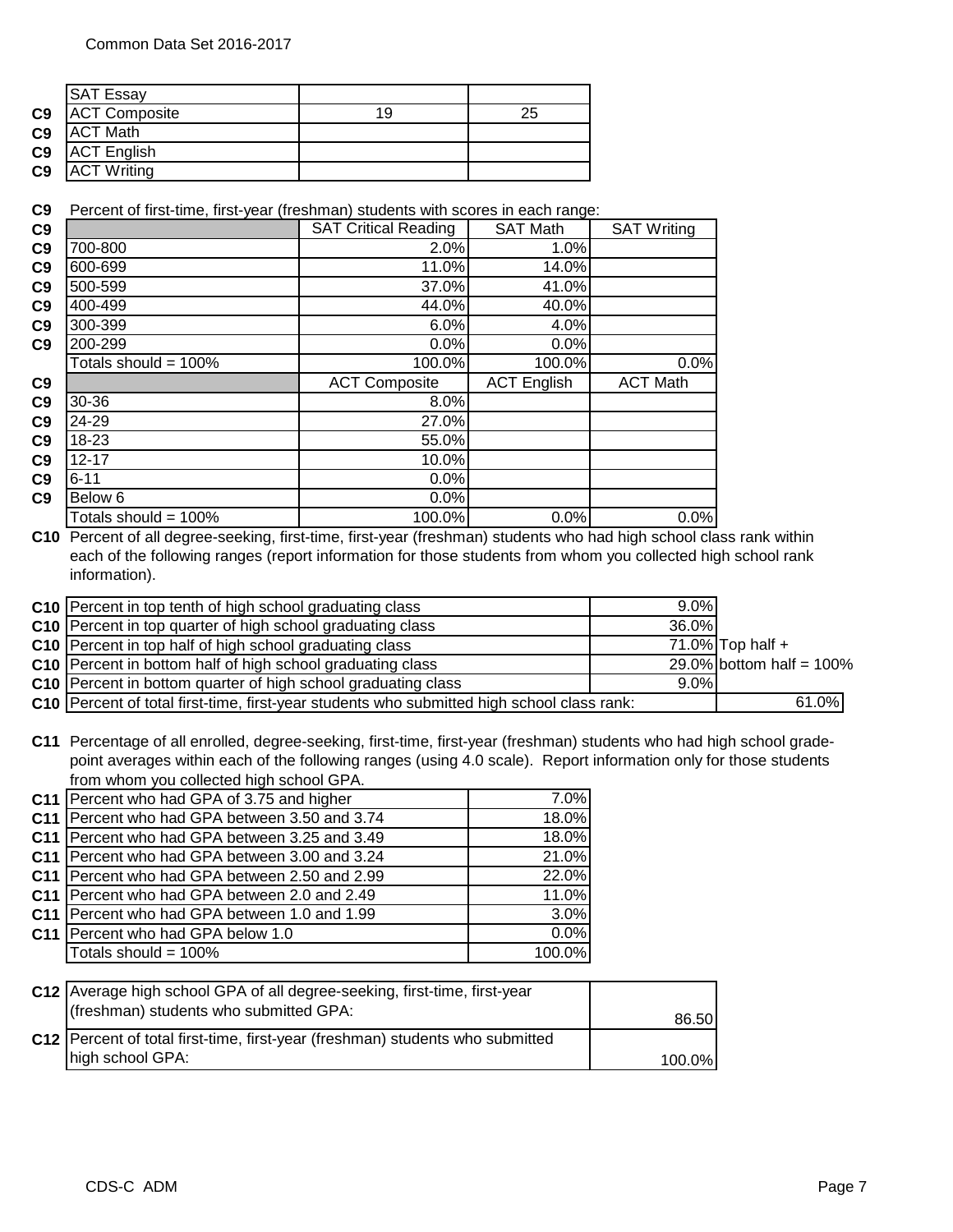## **Admission Policies**

|     | <b>C13 Application Fee</b>                                  |     |    |
|-----|-------------------------------------------------------------|-----|----|
| C13 |                                                             | Yes | No |
|     | C13   Does your institution have an<br>application fee?     |     | XХ |
|     | C13 Amount of application fee:                              |     |    |
| C13 |                                                             | Yes | No |
|     | C13 Can it be waived for applicants<br>with financial need? |     |    |

#### **C14 Application closing date**

| C <sub>14</sub> |                                             | Yes | No |
|-----------------|---------------------------------------------|-----|----|
|                 | <b>C14</b> Does your institution have an    |     |    |
|                 | application closing date?                   |     |    |
|                 | <b>C14</b> Application closing date (fall): |     |    |
|                 | C14 Priority date:                          |     |    |

| C15 |                                                                           | Yes | No |
|-----|---------------------------------------------------------------------------|-----|----|
|     | C15 Are first-time, first-year students accepted for terms other than the |     |    |
|     | $ fall^c$                                                                 |     |    |

### **C16 Notification to applicants of admission decision sent** *(fill in one only)*

| C16 On a rolling basis beginning |                 |
|----------------------------------|-----------------|
| (date):                          | <b>IOct. 15</b> |
| $C16$ By (date):                 |                 |
| $C16$ Other:                     |                 |

#### **C17 Reply policy for admitted applicants** *(fill in one only)*

**C17** Must reply by (date):

**C17** No set date

**C17** Must reply by May 1st or within 2 weeks weeks if notified thereafter

**C17** Other:

**C17** Deadline for housing deposit: **1** 6/30

**C17** Amount of housing deposit: 400



## **C18 Deferred admission**

| C <sub>18</sub> |                                                                         |      | Yes | No. |
|-----------------|-------------------------------------------------------------------------|------|-----|-----|
|                 | C18   Does your institution allow students to postpone enrollment after |      |     |     |
|                 | ladmission?                                                             |      |     |     |
| C <sub>18</sub> | If yes, maximum period of postponement:                                 | vear |     |     |

#### **C19** / admission of high school students

| C <sub>19</sub> |                                                                                                                                                             | Yes | No |
|-----------------|-------------------------------------------------------------------------------------------------------------------------------------------------------------|-----|----|
| C19             | Does your institution allow high school students to enroll as full-time, first-<br>time, first-year (freshman) students one year or more before high school |     | XХ |
|                 | araduation?                                                                                                                                                 |     |    |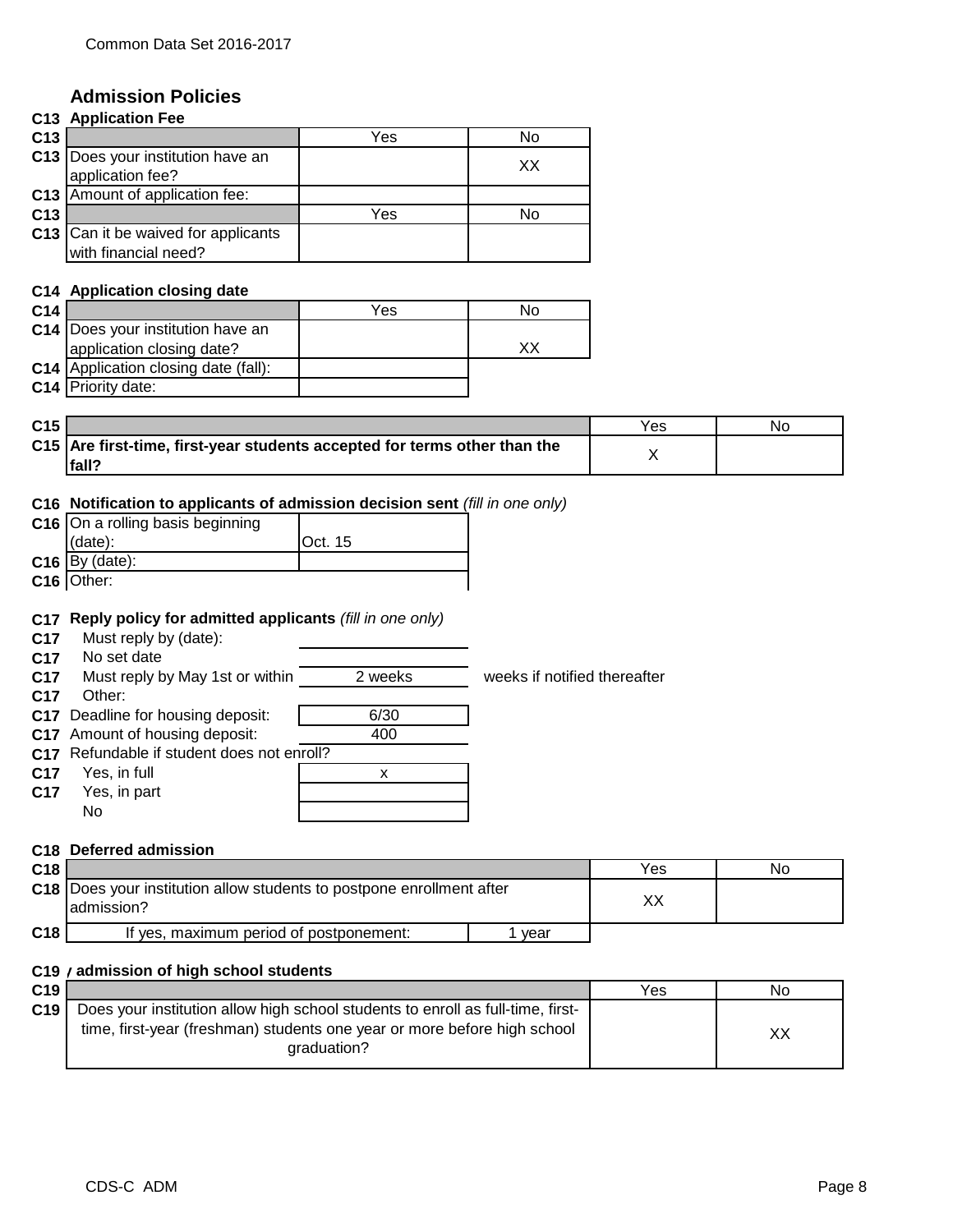## **Early Decision and Early Action Plans**

## **C21 Early Decision C21 |** Yes No **C21** Does your institution offer an early decision plan (an admission plan that XX **C21** If "yes," please complete the following: **C21** First or only early decision plan closing date **C21 Nov.** 1 **C21** First or only early decision plan notification date **C21 Dec. 1 Dec. 1 C21** Other early decision plan closing date **C21** Other early decision plan notification date **C21 For the Fall 2016 entering class: C21** Number of early decision applications received by your institution  $28$ **C21** Number of applicants admitted under early decision plan **C21** 24 11 enrolled **C21** Please provide significant details about your early decision plan: **C22 Early action C22** Yes No **C22** Do you have a nonbinding early action plan whereby students are notified XX **C22** If "yes," please complete the following: **C22** Early action closing date **C22** Early action notification date permits students to apply and be notified of an admission decision well in advance of the regular notification date and that asks students to commit to attending if accepted) for first-time, first-year (freshman) applicants for fall enrollment? of an admission decision well in advance of the regular notification date but do not have to commit to attending your college?

**C22** Is your early action plan a "restrictive" plan under which you limit students from applying to other early plans?

| <b>COO</b><br>, <u>, , ,</u> | Έs | NG |
|------------------------------|----|----|
| <b>C22</b><br>◡▵▵            |    |    |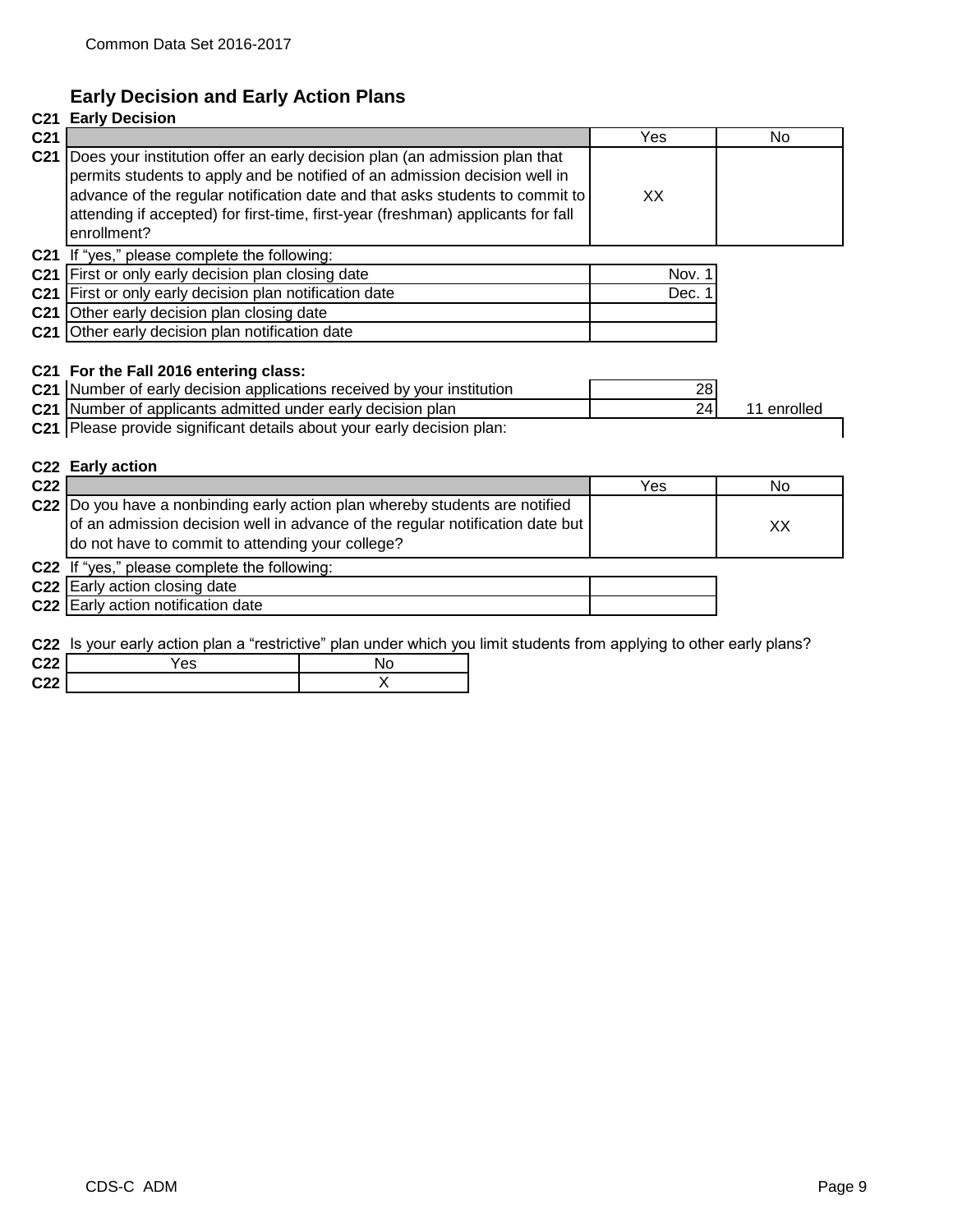# **D. TRANSFER ADMISSION**

## **Fall Applicants**

| D <sub>1</sub> |                                                                                                                                                             | Yes | N٥ |
|----------------|-------------------------------------------------------------------------------------------------------------------------------------------------------------|-----|----|
| D1             | Does your institution enroll transfer students? (If no, please<br>skip to Section E)                                                                        | xх  |    |
| D <sub>1</sub> | If yes, may transfer students earn advanced standing credit by<br>transferring credits earned from course work completed at<br>other colleges/universities? | xх  |    |

**D2** Provide the number of students who applied, were admitted, and enrolled as degree-seeking transfer students in Fall 2016.

| D <sub>2</sub> |       | Applicants | Admitted   | Enrolled   |
|----------------|-------|------------|------------|------------|
|                |       |            | Applicants | Applicants |
| D <sub>2</sub> | Men   | 69         |            | 14         |
| D <sub>2</sub> | Women | 127        |            | າາ         |
| D <sub>2</sub> | Total | 196        | 138        | 36         |

## **Application for Admission**

| D3.            | Indicate terms for which transfers may enroll: |  |  |  |  |
|----------------|------------------------------------------------|--|--|--|--|
| D <sub>3</sub> | Fall                                           |  |  |  |  |
| D <sub>3</sub> | Winter                                         |  |  |  |  |
| D3             | Spring                                         |  |  |  |  |
| D <sub>3</sub> | Summer                                         |  |  |  |  |

| D4 |                                                                                                                     | Yes | N٥ |
|----|---------------------------------------------------------------------------------------------------------------------|-----|----|
| D4 | Must a transfer applicant have a minimum number of credits<br>completed or else must apply as an entering freshman? |     |    |
| D4 | If yes, what is the minimum number of credits and the unit of<br>measure?                                           | 12  |    |

**D5** Indicate all items required of transfer students to apply for admission:

| D5             |                             | Required of All | Recommended<br>of All | Recommended<br>of Some | Required of Some | Not Required |
|----------------|-----------------------------|-----------------|-----------------------|------------------------|------------------|--------------|
| D5             | High school transcript      |                 |                       |                        |                  |              |
| D5             | College transcript(s)       |                 |                       |                        |                  |              |
| D <sub>5</sub> | Essay or personal statement |                 |                       |                        |                  |              |
| D5             | <b>Interview</b>            |                 |                       |                        |                  |              |
| D5             | Standardized test scores    |                 |                       |                        |                  |              |
| D5             | Statement of good standing  |                 |                       |                        |                  |              |
|                | from prior institution(s)   |                 |                       |                        |                  |              |

**D6** If a minimum high school grade point average is required of transfer applicants, specify (on a 4.0 scale):

**D7** If a minimum college grade point average is required of transfer applicants, specify (on a 4.0 scale):

**D8** List any other application requirements specific to transfer applicants: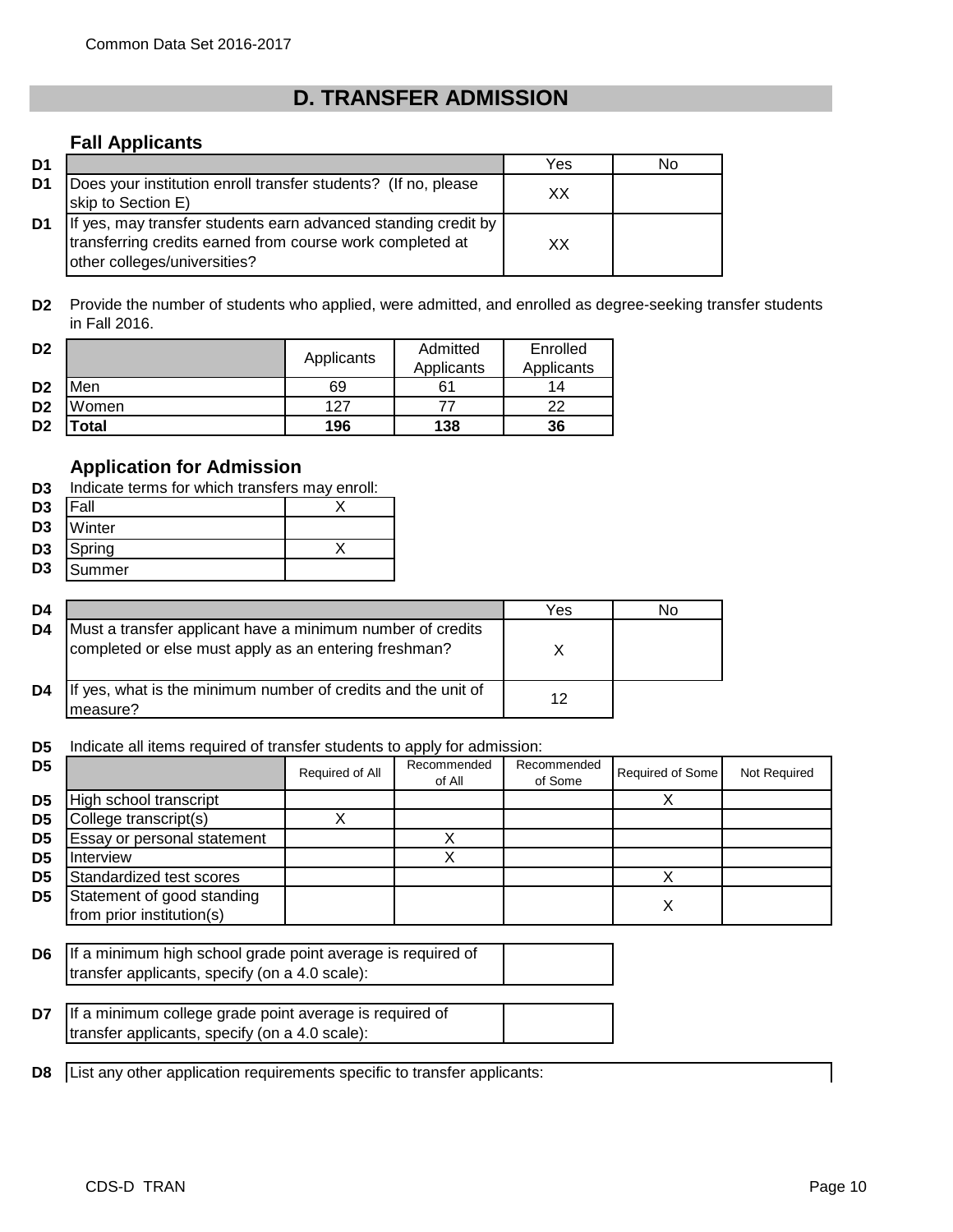**D9** List application priority, closing, notification, and candidate reply dates for transfer students. If applications are reviewed on a continuous or rolling basis, place a check mark in the "Rolling admission" column.

| D <sub>9</sub>  |                                                                                                                | <b>Priority Date</b> | <b>Closing Date</b> | <b>Notification Date</b> | <b>Reply Date</b> | Rolling<br><b>Admission</b> |
|-----------------|----------------------------------------------------------------------------------------------------------------|----------------------|---------------------|--------------------------|-------------------|-----------------------------|
| D <sub>9</sub>  | Fall                                                                                                           | 8/1                  |                     | 2 weeks                  | 2 weeks           | $\mathsf{X}$                |
| D <sub>9</sub>  | Winter                                                                                                         |                      |                     |                          |                   |                             |
| D <sub>9</sub>  | Spring                                                                                                         | 2/1                  |                     | 2 weeks                  | 2 weeks           | X                           |
| D <sub>9</sub>  | Summer                                                                                                         |                      |                     |                          |                   |                             |
|                 |                                                                                                                |                      |                     |                          |                   |                             |
| D <sub>10</sub> |                                                                                                                |                      |                     | Yes                      | No                |                             |
|                 | D10 Does an open admission policy, if reported, apply to transfer<br>students?                                 |                      |                     |                          | X                 |                             |
|                 |                                                                                                                |                      |                     |                          |                   |                             |
|                 | <b>D11</b> Describe additional requirements for transfer admission, if applicable:                             |                      |                     |                          |                   |                             |
|                 |                                                                                                                |                      |                     |                          |                   |                             |
|                 |                                                                                                                |                      |                     |                          |                   |                             |
|                 | <b>Transfer Credit Policies</b>                                                                                |                      |                     |                          |                   |                             |
|                 | D12 Report the lowest grade earned for any course that may be                                                  |                      |                     |                          |                   |                             |
|                 | transferred for credit:                                                                                        |                      |                     |                          |                   |                             |
|                 |                                                                                                                |                      |                     |                          |                   |                             |
| D <sub>13</sub> |                                                                                                                |                      |                     | Number                   | Unit Type         |                             |
|                 | D13 Maximum number of credits or courses that may be                                                           |                      |                     | 75                       | SН                |                             |
|                 | transferred from a two-year institution:                                                                       |                      |                     |                          |                   |                             |
|                 |                                                                                                                |                      |                     |                          |                   |                             |
| D <sub>14</sub> |                                                                                                                |                      |                     | Number                   | Unit Type         |                             |
|                 | D14 Maximum number of credits or courses that may be                                                           |                      |                     | 75                       | SН                |                             |
|                 | transferred from a four-year institution:                                                                      |                      |                     |                          |                   |                             |
|                 |                                                                                                                |                      |                     |                          |                   |                             |
|                 | D15 Minimum number of credits that transfers must complete at<br>your institution to earn an associate degree: |                      |                     |                          |                   |                             |
|                 |                                                                                                                |                      |                     | 45.00                    |                   |                             |
|                 | D16 Minimum number of credits that transfers must complete at                                                  |                      |                     |                          |                   |                             |
|                 | your institution to earn a bachelor's degree:                                                                  |                      |                     | 45.00                    |                   |                             |
|                 |                                                                                                                |                      |                     |                          |                   |                             |
|                 | D17 Describe other transfer credit policies:                                                                   |                      |                     |                          |                   |                             |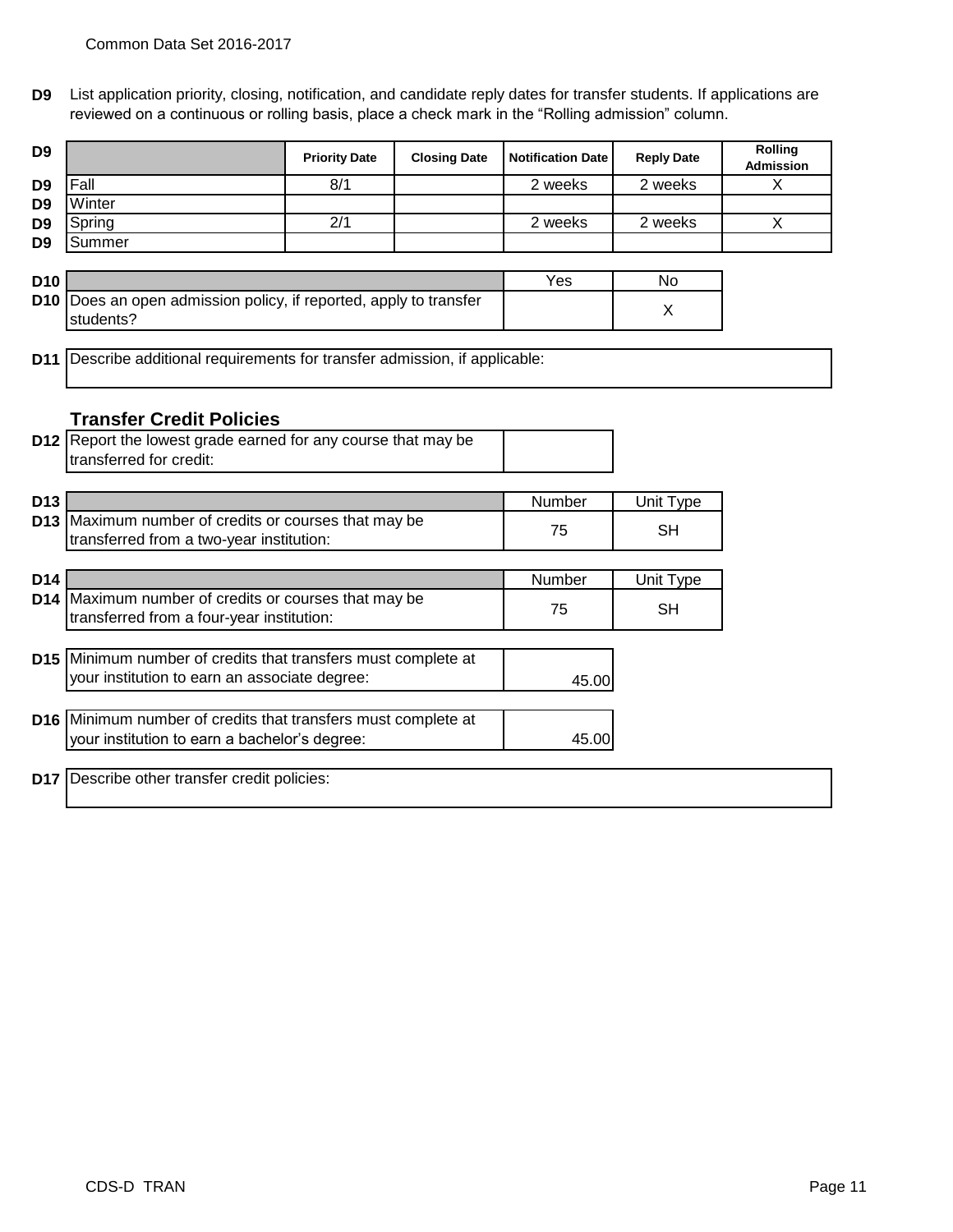# **E. ACADEMIC OFFERINGS AND POLICIES**

**E1 Special study options:** Identify those programs available at your institution. Refer to the glossary for definitions.

| E <sub>1</sub> | Accelerated program                 | X |
|----------------|-------------------------------------|---|
| E1             | Cooperative education program       | X |
| E <sub>1</sub> | Cross-registration                  | X |
| E <sub>1</sub> | Distance learning                   | X |
| E <sub>1</sub> | Double major                        | X |
| E <sub>1</sub> | Dual enrollment                     |   |
| E <sub>1</sub> | English as a Second Language (ESL)  |   |
| E <sub>1</sub> | Exchange student program (domestic) |   |
| E <sub>1</sub> | External degree program             |   |
| E <sub>1</sub> | Honors Program                      | X |
| E <sub>1</sub> | Independent study                   | X |
| E <sub>1</sub> | Internships                         | X |
| E <sub>1</sub> | Liberal arts/career combination     |   |
| E <sub>1</sub> | Student-designed major              | X |
| E <sub>1</sub> | Study abroad                        | X |
| E <sub>1</sub> | Teacher certification program       | X |
| E <sub>1</sub> | Weekend college                     |   |
| E <sub>1</sub> | Other (specify):                    |   |
|                |                                     |   |

## **E2 This question has been removed from the Common Data Set.**

**E3 Areas in which all or most students are required to complete some course work prior to graduation:**

|                | work prior to graduation.         |        |
|----------------|-----------------------------------|--------|
| E <sub>3</sub> | Arts/fine arts                    |        |
| E <sub>3</sub> | Computer literacy                 |        |
| E <sub>3</sub> | English (including composition)   | ✓<br>⋏ |
| E <sub>3</sub> | Foreign languages                 | X      |
| E <sub>3</sub> | History                           |        |
| E <sub>3</sub> | <b>Humanities</b>                 | Χ      |
| E <sub>3</sub> | <b>Mathematics</b>                |        |
| E <sub>3</sub> | Philosophy                        |        |
| E <sub>3</sub> | Sciences (biological or physical) | v      |
| E <sub>3</sub> | Social science                    | X      |
| E <sub>3</sub> | Other (describe):                 |        |
|                |                                   |        |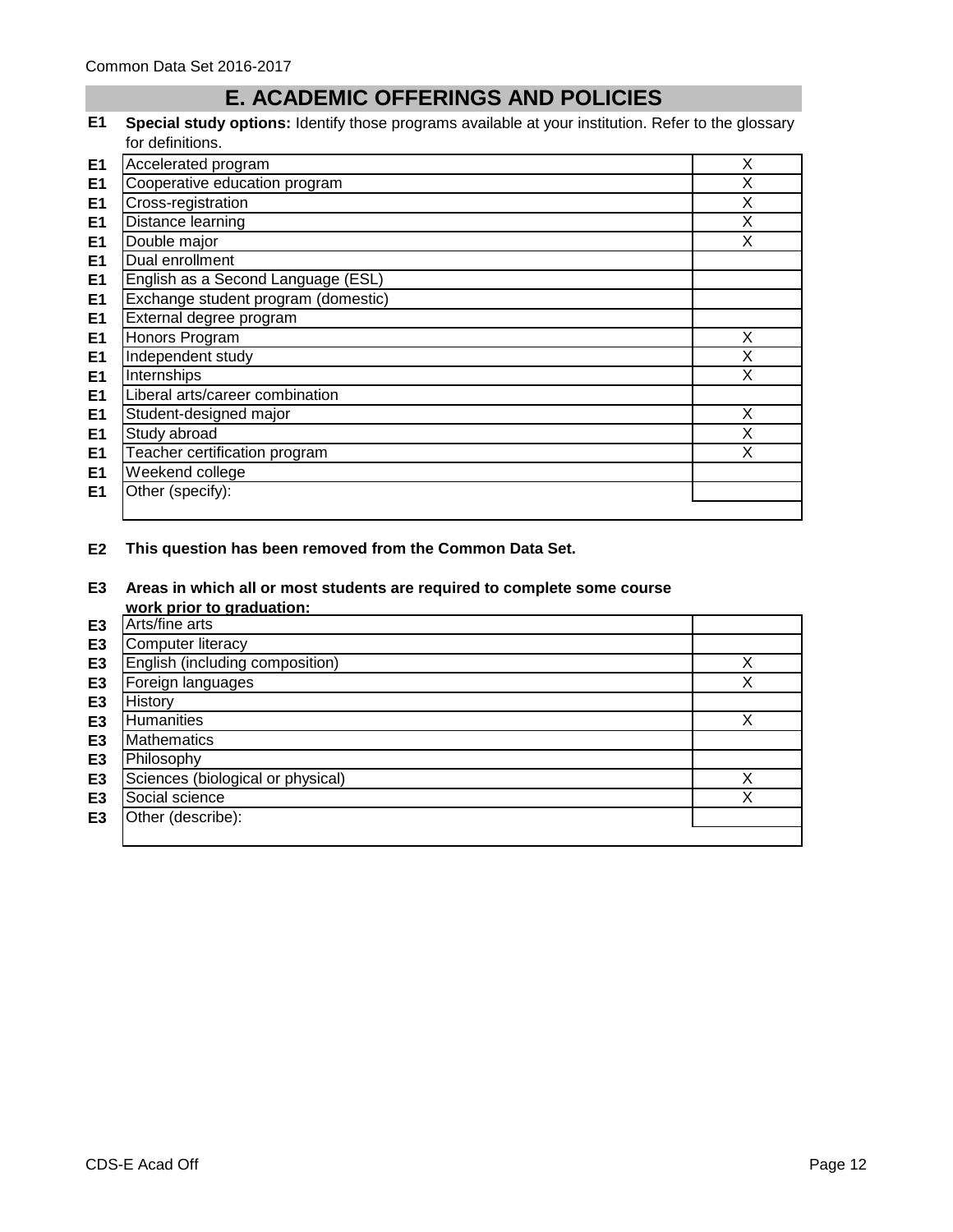# **F. STUDENT LIFE**

**F1** Percentages of first-time, first-year (freshman) degree-seeking students and degree-seeking undergraduates enrolled in Fall 2016 who fit the following categories:

| F <sub>1</sub> |                                                   | First-time, first-year |                |
|----------------|---------------------------------------------------|------------------------|----------------|
|                |                                                   | (freshman)             | Undergraduates |
|                |                                                   | students               |                |
| F1.            | Percent who are from out of state                 | 21%                    | 23%            |
| F <sub>1</sub> | Percent of men who join fraternities              | 0%                     | 16%            |
| F1             | Percent of women who join sororities              | 0%                     | 18%            |
| F1             | Percent who live in college housing               | 98%                    | 75%            |
| F1             | Percent who live off campus or commute            | 2%                     | 25%            |
| F <sub>1</sub> | Percent of students age 25 and older              | 0%                     | 1%             |
| F <sub>1</sub> | Average age of full-time students                 | 18                     | 20             |
| F <sub>1</sub> | Average age of all students (full- and part-time) | 18                     | 20             |

**F2 Activities offered** Identify those programs available at your institution.

| <b>Campus Ministries</b><br>F <sub>2</sub>           |   |
|------------------------------------------------------|---|
| Choral groups<br>F <sub>2</sub>                      | x |
| Concert band<br>F <sub>2</sub>                       |   |
| F <sub>2</sub><br>Dance                              | x |
| F <sub>2</sub><br>Drama/theater                      | x |
| International Student Organization<br>F <sub>2</sub> | x |
| Jazz band<br>F <sub>2</sub>                          | x |
| F2<br>Literary magazine                              | x |
| Marching band<br>F <sub>2</sub>                      |   |
| Model UN<br>F <sub>2</sub>                           | x |
| Music ensembles<br>F <sub>2</sub>                    | x |
| F2<br><b>Musical theater</b>                         |   |
| F <sub>2</sub><br>Opera                              |   |
| Pep band<br>F <sub>2</sub>                           | x |
| F <sub>2</sub><br>Radio station                      | x |
| F <sub>2</sub><br>Student government                 | x |
| Student newspaper<br>F <sub>2</sub>                  | x |
| Student-run film society<br>F <sub>2</sub>           |   |
| Symphony orchestra<br>F2                             |   |
| <b>Television station</b><br>F <sub>2</sub>          |   |
| F2<br>Yearbook                                       |   |

## **F3 ROTC** (program offered in cooperation with Reserve Officers' Training Corps) **NOT OFFERED**

**F4 Housing:** Check all types of college housing available at your institution.

| F4             | Coed dorms                            | x |
|----------------|---------------------------------------|---|
| F4             | Men's dorms                           |   |
| F4             | Women's dorms                         |   |
| F <sub>4</sub> | Apartments for married students       |   |
| F4             | Apartments for single students        | x |
| F <sub>4</sub> | Special housing for disabled students |   |
| F4             | Special housing for int'l students    |   |
| F4             | Fraternity/sorority housing           | x |
| F4             | Cooperative housing                   |   |
| F4             | Theme housing                         |   |
| F4             | Wellness housing                      | x |
| F4             | Other housing options (specify):      | x |
|                | Pine Lake Envir Ctr                   |   |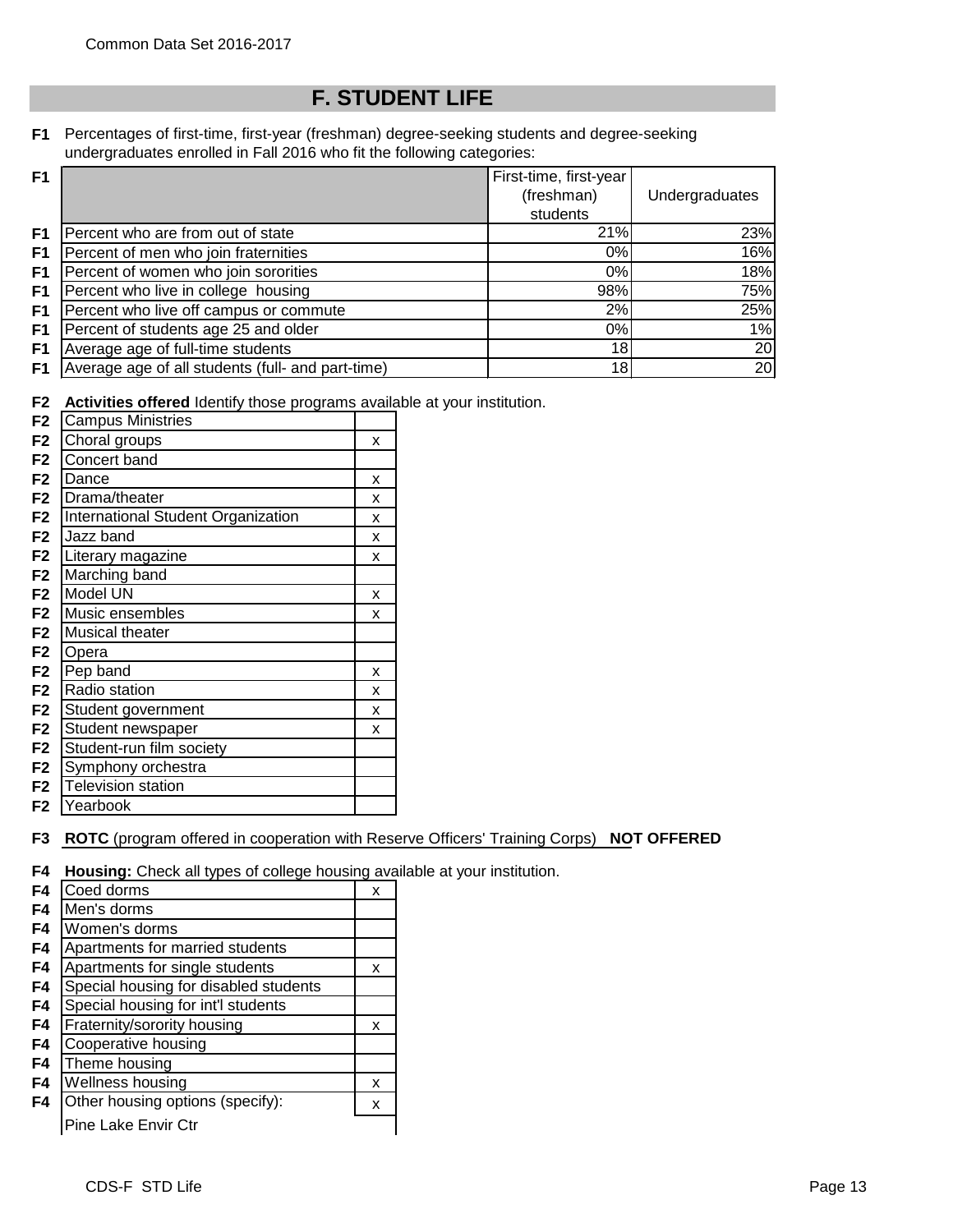## **G. ANNUAL EXPENSES**

**G0** Please provide the URL of your institution's net price calculator: https://www.hartwick.edu/admissions/net-price-calculator/

**Provide 2017-2018 academic year costs of attendance for the following categories that are applicable to your institution.**

**G1 List the typical tuition, required fees, and room and board for a full-time undergraduate student for the FULL 2017-2018 academic year**

| G <sub>1</sub> |                        | First-Year | Undergraduates |
|----------------|------------------------|------------|----------------|
| G <sub>1</sub> | PRIVATE INSTITUTIONS   |            |                |
|                | Tuition:               | \$43,312   | \$43,312       |
|                |                        |            |                |
| G <sub>1</sub> | <b>REQUIRED FEES:</b>  | \$822      | \$822          |
|                |                        |            |                |
| G <sub>1</sub> | <b>ROOM AND BOARD:</b> | \$11,723   | \$11,723       |
| G1             | <b>ROOM ONLY:</b>      | \$6,268    | \$6,268        |
| G1             | <b>BOARD ONLY:</b>     | \$5,455    | \$5,455        |

| G <sub>2</sub> |                                                                                   | Minimum | Maximum |
|----------------|-----------------------------------------------------------------------------------|---------|---------|
| G <sub>2</sub> | Number of credits per term a student can take for the<br>stated full-time tuition | 12      | 18      |
| G <sub>3</sub> |                                                                                   | Yes     | No      |
| G <sub>3</sub> | Do tuition and fees vary by year of study (e.g., sophomore,<br>junior, senior)?   |         | Х       |
|                |                                                                                   |         |         |
| G4             |                                                                                   | Yes     | No      |
| G4             | Do tuition and fees vary by undergraduate instructional<br>program?               |         | Х       |

**G5** Provide the estimated expenses for a typical full-time undergraduate student:

| G <sub>5</sub> |                                | Residents | Commuters        | Commuters            |
|----------------|--------------------------------|-----------|------------------|----------------------|
|                |                                |           | (living at home) | (not living at home) |
|                | <b>G5</b> Books and supplies   | \$700     | \$700            | \$700                |
| G5             | Room only                      |           |                  |                      |
| G5             | Board only                     |           | \$3,750          |                      |
|                | <b>G5</b> Room and board total |           |                  | \$6,000              |
| G <sub>5</sub> | Transportation                 | \$300     | \$300            | \$300                |
| G5             | Other expenses                 | \$400     | \$400            | \$400                |

**G6** Undergraduate per-credit-hour charges (tuition only)

|--|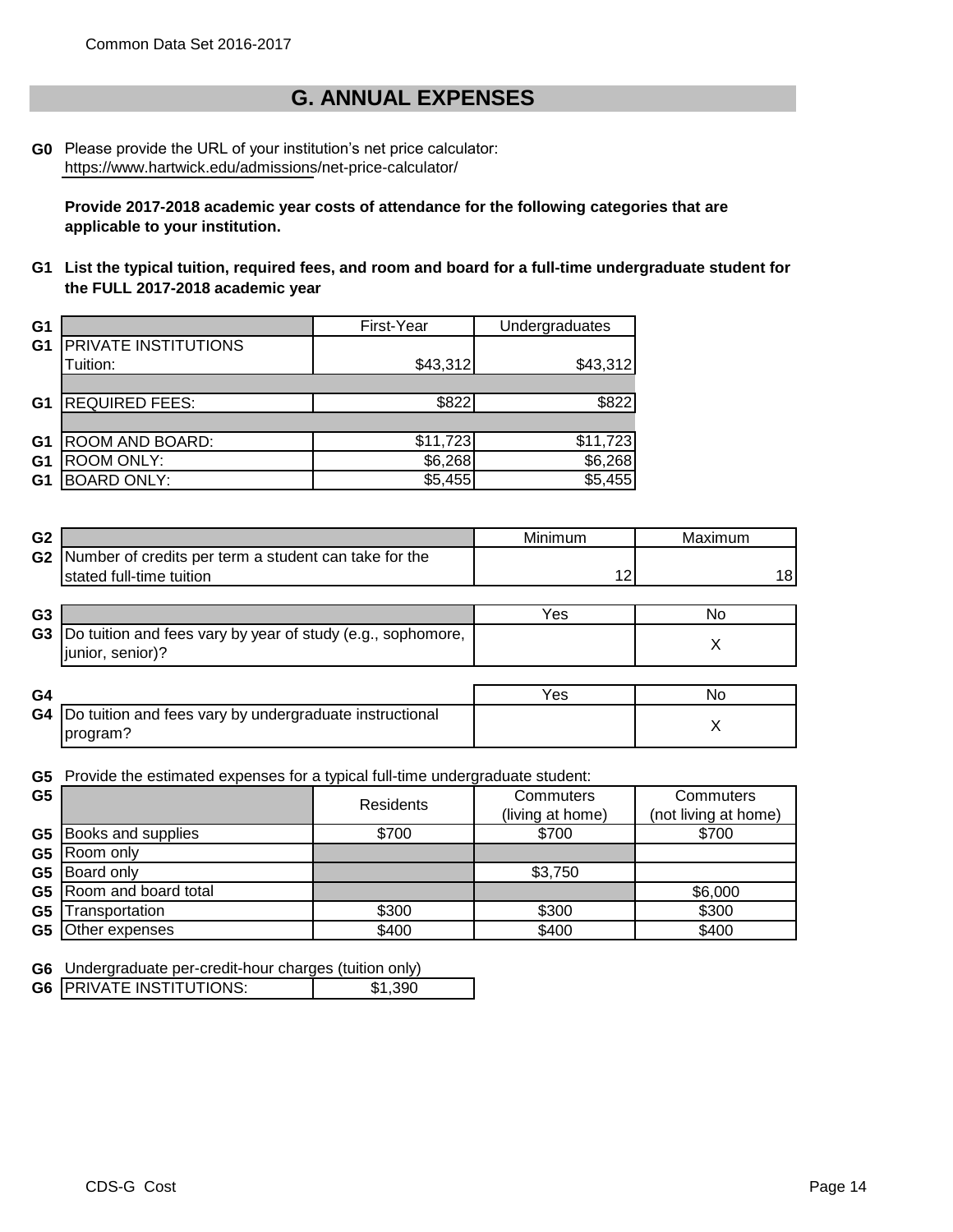# **H. FINANCIAL AID**

## **Aid Awarded to Enrolled Undergraduates**

Enter total dollar amounts awarded to enrolled full-time and less than full-time degree-seeking undergraduates (using the same cohort reported in CDS Question B1, "total degree-seeking" undergraduates) in the following categories

| <b>H1</b>                        |                                                                                                                                                                                   | 2016-2017<br>estimated                                                  | 2015-2016<br>final                                                              |
|----------------------------------|-----------------------------------------------------------------------------------------------------------------------------------------------------------------------------------|-------------------------------------------------------------------------|---------------------------------------------------------------------------------|
| H <sub>1</sub>                   | Indicate the academic year for which data are reported for items H1,<br>H2, H2A, and H6 below:                                                                                    | X                                                                       |                                                                                 |
| H <sub>3</sub><br>H3<br>H3<br>H3 | Which needs-analysis methodology does your institution use in awarding institutional aid?<br>Federal methodology (FM)<br>X<br>Institutional methodology (IM)<br>Both FM and IM    |                                                                         |                                                                                 |
| H <sub>1</sub>                   |                                                                                                                                                                                   | Need-based \$<br>(Include non-need-<br>based aid used to<br>meet need.) | Non-need-<br>based \$<br>(Exclude non-need-<br>based aid used to<br>meet need.) |
| H <sub>1</sub>                   | <b>Scholarships/Grants</b>                                                                                                                                                        |                                                                         |                                                                                 |
| H1                               | Federal                                                                                                                                                                           | \$2,538,511                                                             | \$0                                                                             |
| H <sub>1</sub>                   | State (i.e., all states, not only the state in which your institution is<br>located)                                                                                              | \$1,575,721                                                             | \$0                                                                             |
| H <sub>1</sub>                   | Institutional: Endowed scholarships, annual gifts and tuition funded<br>grants, awarded by the college, excluding athletic aid and tuition<br>waivers (which are reported below). | \$25,722,208                                                            | \$5,635,202                                                                     |
| H1                               | Scholarships/grants from external sources (e.g., Kiwanis, National<br>Merit) not awarded by the college                                                                           | \$595,209                                                               | \$123,235                                                                       |
| H <sub>1</sub>                   | <b>Total Scholarships/Grants</b>                                                                                                                                                  | \$30,431,649                                                            | \$5,758,437                                                                     |
| H <sub>1</sub>                   | <b>Self-Help</b>                                                                                                                                                                  |                                                                         |                                                                                 |
| <b>H1</b>                        | Student loans from all sources (excluding parent loans)                                                                                                                           | \$9,445,228                                                             | \$4,136,214                                                                     |
| H <sub>1</sub>                   | <b>Federal Work-Study</b>                                                                                                                                                         | \$1,768,016                                                             |                                                                                 |
| H <sub>1</sub>                   | State and other (e.g., institutional) work-study/employment (Note:                                                                                                                |                                                                         |                                                                                 |
|                                  | Excludes Federal Work-Study captured above.)                                                                                                                                      | \$0                                                                     | \$0                                                                             |
| H1                               | <b>Total Self-Help</b>                                                                                                                                                            | \$11,213,244                                                            | \$4,136,214                                                                     |
| H <sub>1</sub>                   | <b>Other</b>                                                                                                                                                                      |                                                                         |                                                                                 |
| H <sub>1</sub>                   | <b>Parent Loans</b>                                                                                                                                                               | \$6,821,949                                                             | \$9,347,399                                                                     |
| H <sub>1</sub>                   | <b>Tuition Waivers</b>                                                                                                                                                            | \$646,114                                                               | \$364,128                                                                       |
| H1                               | <b>Athletic Awards</b>                                                                                                                                                            | \$49,173                                                                | \$825,050                                                                       |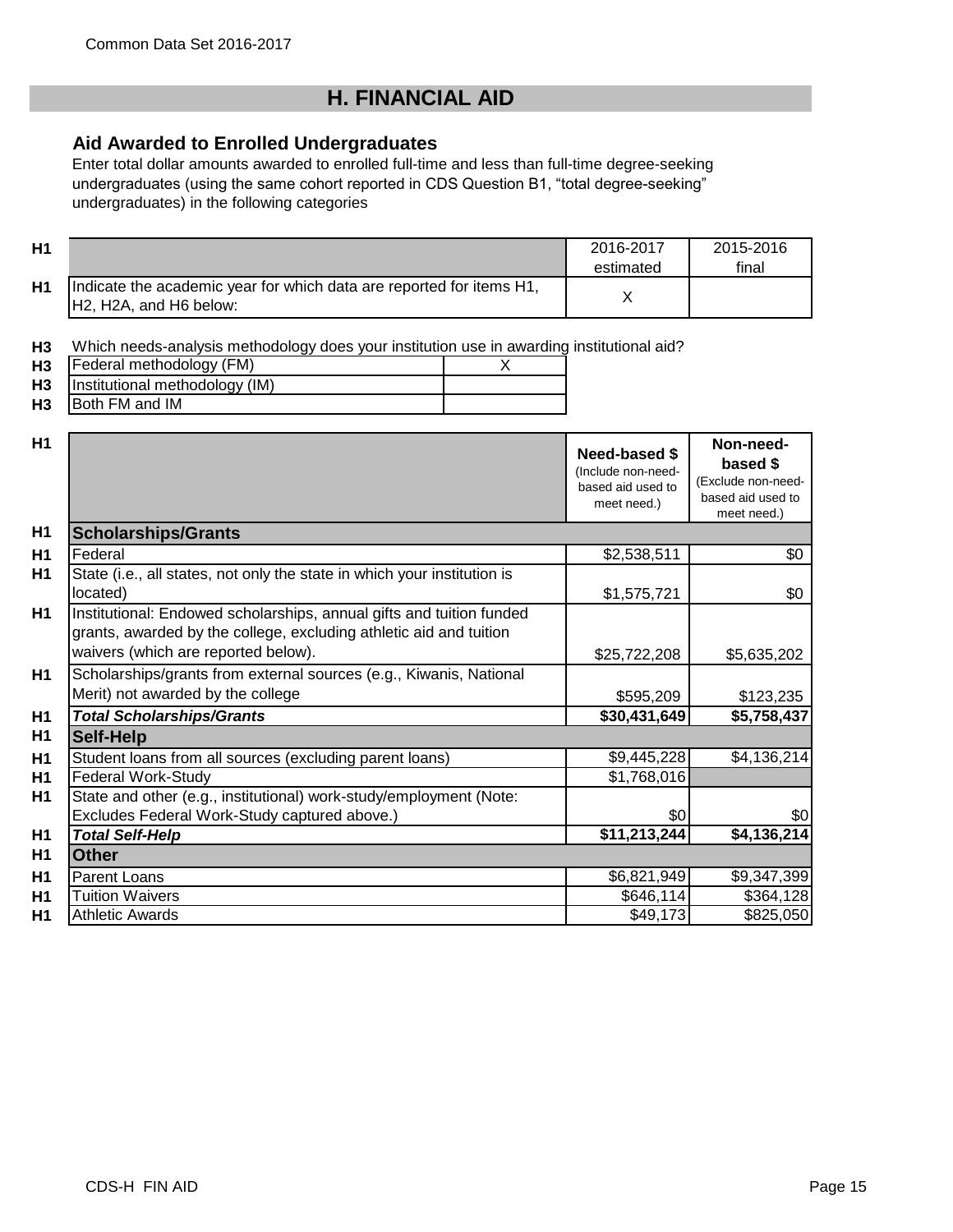#### **H2 Number of Enrolled Students Awarded Aid:**

| H <sub>2</sub> |              |                                                                                                                                                                                                                                                                                              | <b>First-time</b><br><b>Full-time</b><br><b>Freshmen</b> | <b>Full-time</b><br>Undergraduate<br>(Incl. Fresh.) | <b>Less Than</b><br><b>Full-time</b><br><b>Undergraduate</b> |
|----------------|--------------|----------------------------------------------------------------------------------------------------------------------------------------------------------------------------------------------------------------------------------------------------------------------------------------------|----------------------------------------------------------|-----------------------------------------------------|--------------------------------------------------------------|
| H <sub>2</sub> |              | a) Number of degree-seeking undergraduate students<br>(CDS Item B1 if reporting on Fall 2016 cohort)                                                                                                                                                                                         | 407                                                      | 1362                                                | 20                                                           |
| H <sub>2</sub> |              | b) Number of students in line a who applied for need-<br>based financial aid                                                                                                                                                                                                                 | 370                                                      | 1198                                                | $\overline{7}$                                               |
| H <sub>2</sub> |              | c) Number of students in line <b>b</b> who were determined to<br>have financial need                                                                                                                                                                                                         | 352                                                      | 1141                                                | 5                                                            |
| H <sub>2</sub> |              | d) Number of students in line c who were awarded any<br>financial aid                                                                                                                                                                                                                        | 352                                                      | 1141                                                | 5                                                            |
| H <sub>2</sub> |              | e) Number of students in line <b>d</b> who were awarded any<br>need-based scholarship or grant aid                                                                                                                                                                                           | 352                                                      | 1132                                                | 5                                                            |
| H <sub>2</sub> | f)           | Number of students in line d who were awarded any<br>need-based self-help aid                                                                                                                                                                                                                | 301                                                      | 984                                                 | 5                                                            |
| H <sub>2</sub> | g)           | Number of students in line d who were awarded any<br>non-need-based scholarship or grant aid                                                                                                                                                                                                 | 51                                                       | 138                                                 | $\mathbf 0$                                                  |
| H <sub>2</sub> |              | h) Number of students in line <b>d</b> whose need was fully met<br>(exclude PLUS loans, unsubsidized loans, and private<br>alternative loans)                                                                                                                                                | 66                                                       | 161                                                 | 1                                                            |
| H <sub>2</sub> | i)           | On average, the percentage of need that was met of<br>students who were awarded any need-based aid.<br>Exclude any aid that was awarded in excess of need as<br>well as any resources that were awarded to replace<br>EFC (PLUS loans, unsubsidized loans, and private<br>alternative loans) | 81.1%                                                    | 78.5%                                               | 54.5%                                                        |
| H <sub>2</sub> | $\mathbf{I}$ | The average financial aid package of those in line d.<br>Exclude any resources that were awarded to replace<br>EFC (PLUS loans, unsubsidized loans, and private<br>alternative loans)                                                                                                        | \$<br>35,640                                             | \$<br>33,725                                        | \$<br>9,303                                                  |
| H <sub>2</sub> | k)           | Average need-based scholarship and grant award of<br>those in line e                                                                                                                                                                                                                         | \$28,810                                                 | \$27,125                                            | \$4,556                                                      |
| H <sub>2</sub> | $\mathsf{I}$ | Average need-based self-help award (excluding PLUS<br>loans, unsubsidized loans, and private alternative<br>loans) of those in line f                                                                                                                                                        | \$6,510                                                  | \$<br>6,596                                         | \$4,240                                                      |
| H <sub>2</sub> |              | m) Average need-based loan (excluding PLUS loans,<br>unsubsidized loans, and private alternative loans) of<br>those in line f who were awarded a need-based loan                                                                                                                             | \$4,716                                                  | \$<br>4,965                                         | 3,240<br>\$.                                                 |

## **H2A Number of Enrolled Students Awarded Non-need-based Scholarships and Grants**:

| H2A               |                                                                                                                                                                                                                  | <b>First-time</b><br><b>Full-time</b> | <b>Full-time</b><br><b>Undergrad</b> | Less Than<br><b>Full-time</b> |
|-------------------|------------------------------------------------------------------------------------------------------------------------------------------------------------------------------------------------------------------|---------------------------------------|--------------------------------------|-------------------------------|
|                   |                                                                                                                                                                                                                  | <b>Freshmen</b>                       | (Incl. Fresh.)                       | <b>Undergrad</b>              |
| $H2A$ $ n\rangle$ | Number of students in line a who had no financial need<br>and who were awarded institutional non-need-based<br>scholarship or grant aid (exclude those who were<br>awarded athletic awards and tuition benefits) | 50                                    | 206                                  | 0                             |
| $H2A$ (0)         | Average dollar amount of institutional non-need-based<br>scholarship and grant aid awarded to students in line n                                                                                                 | 25,005<br>S.                          | \$22,312                             | \$0                           |
| $H2A$ $ p\rangle$ | Number of students in line a who were awarded an<br>institutional non-need-based athletic scholarship or<br>grant                                                                                                | 10                                    | 30                                   | 0                             |
| H2A  q            | Average dollar amount of institutional non-need-based<br>athletic scholarships and grants awarded to students in<br>line <b>p</b>                                                                                | 20,464<br>S.                          | \$25,704                             | \$0                           |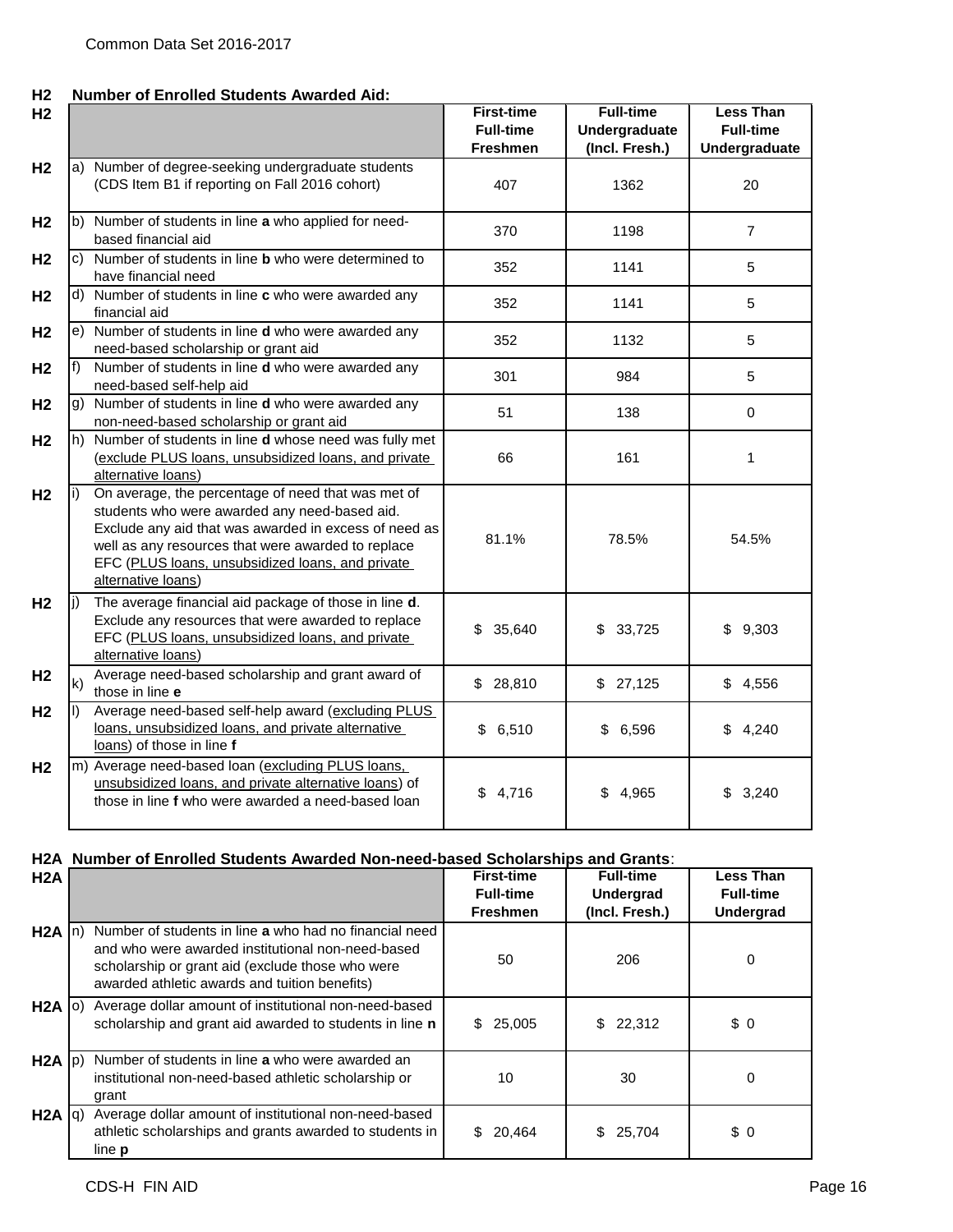**H5**

| H4   Provide the number of students in the 2016 undergraduate class who started at your   |     |
|-------------------------------------------------------------------------------------------|-----|
| linstitution as first-time students and received a bachelor's degree between July 1, 2015 |     |
| and June 30, 2016. Exclude students who transferred into your institution                 | 272 |

**H5** Number and percent of students in class (defined in H4 above) borrowing from federal, non-federal, and any loan sources, and the average (or mean) amount borrowed.

| <b>Source/Type of Loan</b><br>a) Any Ioan program: Federal Perkins, Federal Stafford<br>Subsidized and Unsubsidized, institutional, state,<br>private loans that your institution is aware of, etc.<br>Include both Federal Direct Student Loans and Federal<br>Family Education Loans. | Number in the<br>class (defined in<br>H <sub>4</sub> above) who<br>borrowed from<br>the types of loans<br>specified in the<br>first column | Percent of the<br>class (defined<br>above) who<br>borrowed from<br>the types of<br>loans specified in<br>the first column<br>$(nearest 1\%)$ | Average per-<br>undergraduate-<br><b>borrower</b><br>cumulative<br>principal<br>borrowed from<br>the types of loans<br>specified in the<br>first column<br>(nearest \$1) |
|-----------------------------------------------------------------------------------------------------------------------------------------------------------------------------------------------------------------------------------------------------------------------------------------|--------------------------------------------------------------------------------------------------------------------------------------------|----------------------------------------------------------------------------------------------------------------------------------------------|--------------------------------------------------------------------------------------------------------------------------------------------------------------------------|
| b) Federal loan programs: Federal Perkins, Federal<br>Stafford Subsidized and Unsubsidized. Include both<br>Federal Direct Student Loans and Federal Family<br>Education Loans.                                                                                                         |                                                                                                                                            |                                                                                                                                              |                                                                                                                                                                          |
| c) Institutional loan programs.                                                                                                                                                                                                                                                         |                                                                                                                                            |                                                                                                                                              |                                                                                                                                                                          |
| d) State loan programs.                                                                                                                                                                                                                                                                 |                                                                                                                                            |                                                                                                                                              |                                                                                                                                                                          |
| e) Private student loans made by a bank or lender.                                                                                                                                                                                                                                      |                                                                                                                                            |                                                                                                                                              |                                                                                                                                                                          |

# **Aid to Undergraduate Degree-seeking Nonresident Aliens** (Note: Report numbers and

dollar amounts for the same academic year checked in item H1.)

**H6** Indicate your institution's policy regarding institutional scholarship and grant aid for undergraduate degreeseeking nonresident aliens:

| H <sub>6</sub> | Institutional need-based scholarship or grant aid is available                           |             |
|----------------|------------------------------------------------------------------------------------------|-------------|
| H <sub>6</sub> | Institutional non-need-based scholarship or grant aid is available                       |             |
| H <sub>6</sub> | Institutional scholarship or grant aid is not available                                  |             |
|                |                                                                                          |             |
| H <sub>6</sub> | If institutional financial aid is available for undergraduate degree-seeking nonresident |             |
|                | aliens, provide the number of undergraduate degree-seeking nonresident aliens who        |             |
|                | were awarded need-based or non-need-based aid:                                           | 40          |
| H <sub>6</sub> | Average dollar amount of institutional financial aid awarded to undergraduate degree-    |             |
|                | seeking nonresident aliens:                                                              | \$40,644    |
| <b>H6</b>      | Total dollar amount of institutional financial aid awarded to undergraduate degree-      |             |
|                | seeking nonresident aliens:                                                              | \$1,625,772 |
|                |                                                                                          |             |

**H7** Check off all financial aid forms nonresident alien first-year financial aid applicants must submit:

| <b>H7</b> | Institution's own financial aid form              |  |
|-----------|---------------------------------------------------|--|
| <b>H7</b> | <b>ICSS/Financial Aid PROFILE</b>                 |  |
| <b>H7</b> | International Student's Financial Aid Application |  |
| <b>H7</b> | International Student's Certification of Finances |  |
| H7        | Other (specify):                                  |  |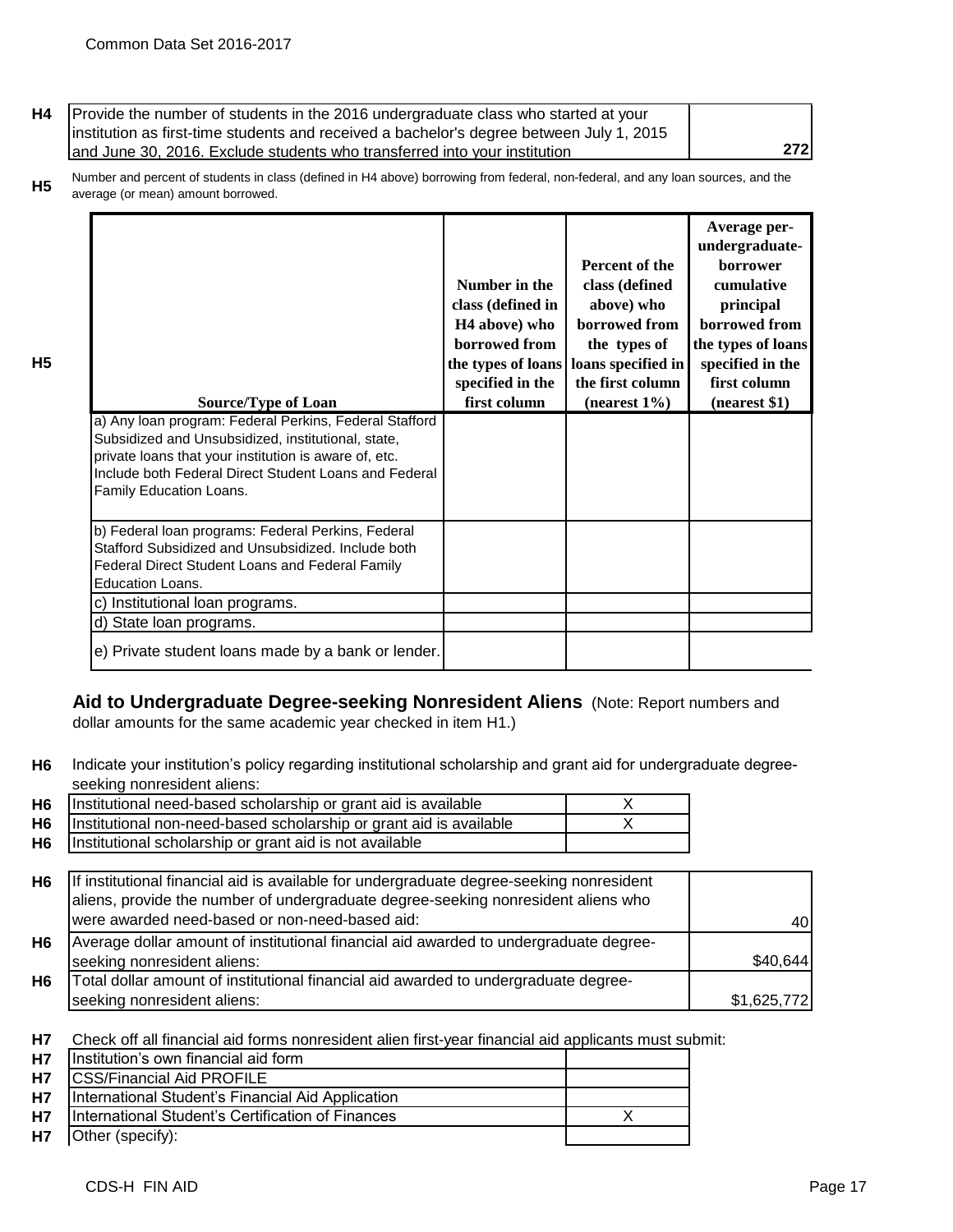## **Process for First-Year/Freshman Students**

**H8** Check off all financial aid forms domestic first-year (freshman) financial aid applicants must submit:

| H <sub>8</sub> | <b>FAFSA</b>                         |  |
|----------------|--------------------------------------|--|
| H <sub>8</sub> | Institution's own financial aid form |  |
| H <sub>8</sub> | <b>CSS/Financial Aid PROFILE</b>     |  |
| H <sub>8</sub> | State aid form                       |  |
| H <sub>8</sub> | Noncustodial PROFILE                 |  |
| H <sub>8</sub> | <b>Business/Farm Supplement</b>      |  |
| H <sub>8</sub> | Other (specify):                     |  |

#### **H9** Indicate filing dates for first-year (freshman) students:

| H <sub>9</sub> | Priority date for filing required financial aid forms: |  |
|----------------|--------------------------------------------------------|--|
| H9             | Deadline for filing required financial aid forms:      |  |
|                | H9   No deadline for filing required forms             |  |

**H10** Indicate notification dates for first-year (freshman) students (answer a or b):

|            | <b>H10</b> $ a $ Students notified on or about (date): |       |    |
|------------|--------------------------------------------------------|-------|----|
| <b>H10</b> |                                                        | Yes   | No |
|            | $H10$ b) Students notified on a rolling basis:         |       |    |
| <b>H10</b> | If yes, starting date:                                 | 12/22 |    |
|            | <b>H11</b> Students must reply by (date):              |       |    |
|            | <b>H11</b> for within<br>weeks of notification.        |       |    |

## **Types of Aid Available**

**H12** Loans

| H12 FEDERAL DIRECT STUDENT LOAN PROGRAM (DIRECT LOAN)             |  |
|-------------------------------------------------------------------|--|
| <b>H12</b> Direct Subsidized Stafford Loans                       |  |
| <b>H12</b> Direct Unsubsidized Stafford Loans                     |  |
| <b>H12 Direct PLUS Loans</b>                                      |  |
| <b>H12</b> Federal Perkins Loans                                  |  |
| <b>H12</b>   Federal Nursing Loans                                |  |
| <b>H12</b> State Loans                                            |  |
| H <sub>12</sub> College/university loans from institutional funds |  |

#### **H13** Scholarships and Grants

| H13   Federal Pell                                                       |  |
|--------------------------------------------------------------------------|--|
| H <sub>13</sub> SEOG                                                     |  |
| H <sub>13</sub> State scholarships/grants                                |  |
| <b>H13</b> Private scholarships                                          |  |
| H13 College/university scholarship or grant aid from institutional funds |  |
| H13 United Negro College Fund                                            |  |
| H13 Federal Nursing Scholarship                                          |  |

**H14** Check off criteria used in awarding institutional aid. Check all that apply.

| H14             |                          | Non-Need Based | Need-Based |
|-----------------|--------------------------|----------------|------------|
| H <sub>14</sub> | Academics                | х              |            |
| H <sub>14</sub> | Alumni affiliation       | Χ              |            |
| H14             | Art                      |                |            |
| H <sub>14</sub> | <b>Athletics</b>         | Χ              |            |
| H14             | Job skills               |                |            |
| H14             | Leadership               |                |            |
| H <sub>14</sub> | Minority status          |                |            |
| H14             | Music/drama              |                |            |
| H <sub>14</sub> | Religious affiliation    |                |            |
| H14             | State/district residency |                |            |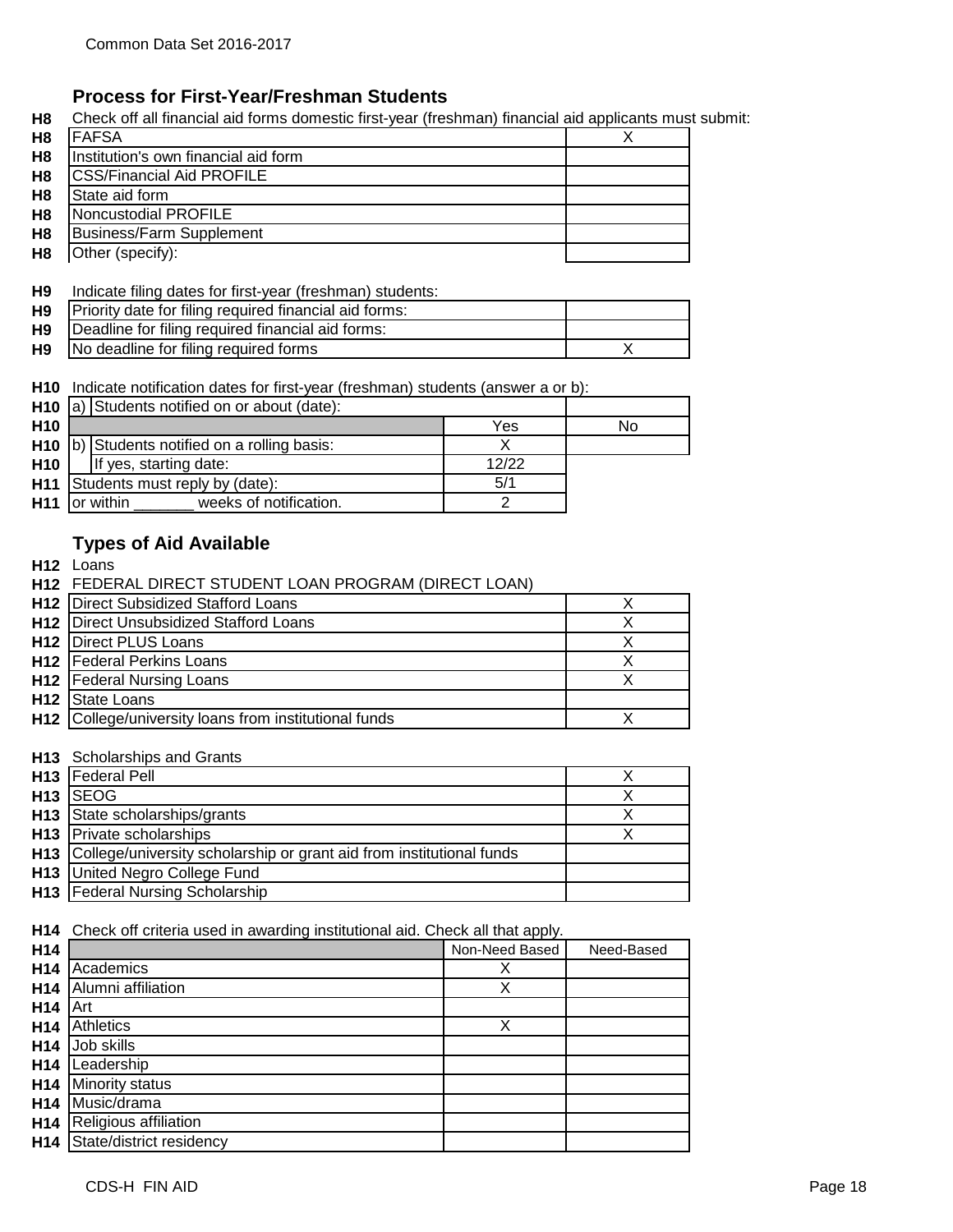# **I. INSTRUCTIONAL FACULTY AND CLASS SIZE**

**Please report the number of instructional faculty members in each category for Fall 2016. Include faculty who are on your institution's payroll on the census date your institution uses for IPEDS/AAUP.**

## **I1**

| $\mathsf{I}$ |    |                                                                    | Full-Time | Part-Time       | Total |
|--------------|----|--------------------------------------------------------------------|-----------|-----------------|-------|
| $\mathsf{I}$ | a) | Total number of instructional faculty                              | 110       | 74              | 184   |
| $\mathsf{I}$ |    | Total number who are members of minority groups                    | 10        | 8               | 18    |
| $\mathsf{I}$ | C) | Total number who are women                                         | 49        | 44              | 93    |
| $\mathsf{I}$ | d) | Total number who are men                                           | 61        | 30              | 91    |
| $\mathsf{I}$ | e) | Total number who are nonresident aliens (international)            |           |                 |       |
|              |    | Total number with doctorate, or other terminal degree              |           |                 |       |
| $\mathbf{I}$ |    |                                                                    | 97        | 18              | 115   |
|              | g) | Total number whose highest degree is a master's but not a terminal |           |                 |       |
| $\mathbf{I}$ |    | master's                                                           | 16        | 19              | 35    |
| $\mathsf{I}$ |    | Total number whose highest degree is a bachelor's                  |           | 10 <sup>1</sup> | 10    |
|              |    | Total number whose highest degree is unknown or other (Note:       |           |                 |       |
| $\mathsf{I}$ |    | Items f, g, h, and i must sum up to item a.)                       |           |                 | 0     |
|              |    | Total number in stand-alone graduate/ professional programs in     |           |                 |       |
| $\mathsf{I}$ |    | which faculty teach virtually only graduate-level students         |           |                 |       |

#### **I2 Student to Faculty Ratio**

Report the Fall 2016 ratio of full-time equivalent students (full-time plus 1/3 part time) to full-time equivalent instructional faculty (full time plus 1/3 part time).

| 12 | <b>Fall 2016 Student to Faculty ratio</b> | !0Ito | (based on | 1373.3 students   |
|----|-------------------------------------------|-------|-----------|-------------------|
|    |                                           |       | and       | $134.7$ faculty). |

#### **I3 Undergraduate Class Size**

| 13 | Undergraduate Class Size (provide numbers) |         |           |           |           |       |       |        |       |
|----|--------------------------------------------|---------|-----------|-----------|-----------|-------|-------|--------|-------|
| 13 | <b>CLASS</b>                               | $2 - 9$ | $10 - 19$ | $20 - 29$ | $30 - 39$ | 40-49 | 50-99 | $100+$ | Total |
| 13 | <b>SECTIONS</b>                            | 95      | 156       | 110       | 18        |       |       |        | 386   |
|    |                                            |         |           |           |           |       |       |        |       |

| ın<br>IJ | <b>JLASS SUB-</b> | 2-9 | 10-19 | 20-29 | 30-39 | 40-49 | 50-99 | $100+$ | <b>Total</b> |
|----------|-------------------|-----|-------|-------|-------|-------|-------|--------|--------------|
| ı0<br>טו | <b>SECTIONS</b>   |     | l9    |       |       |       |       |        |              |